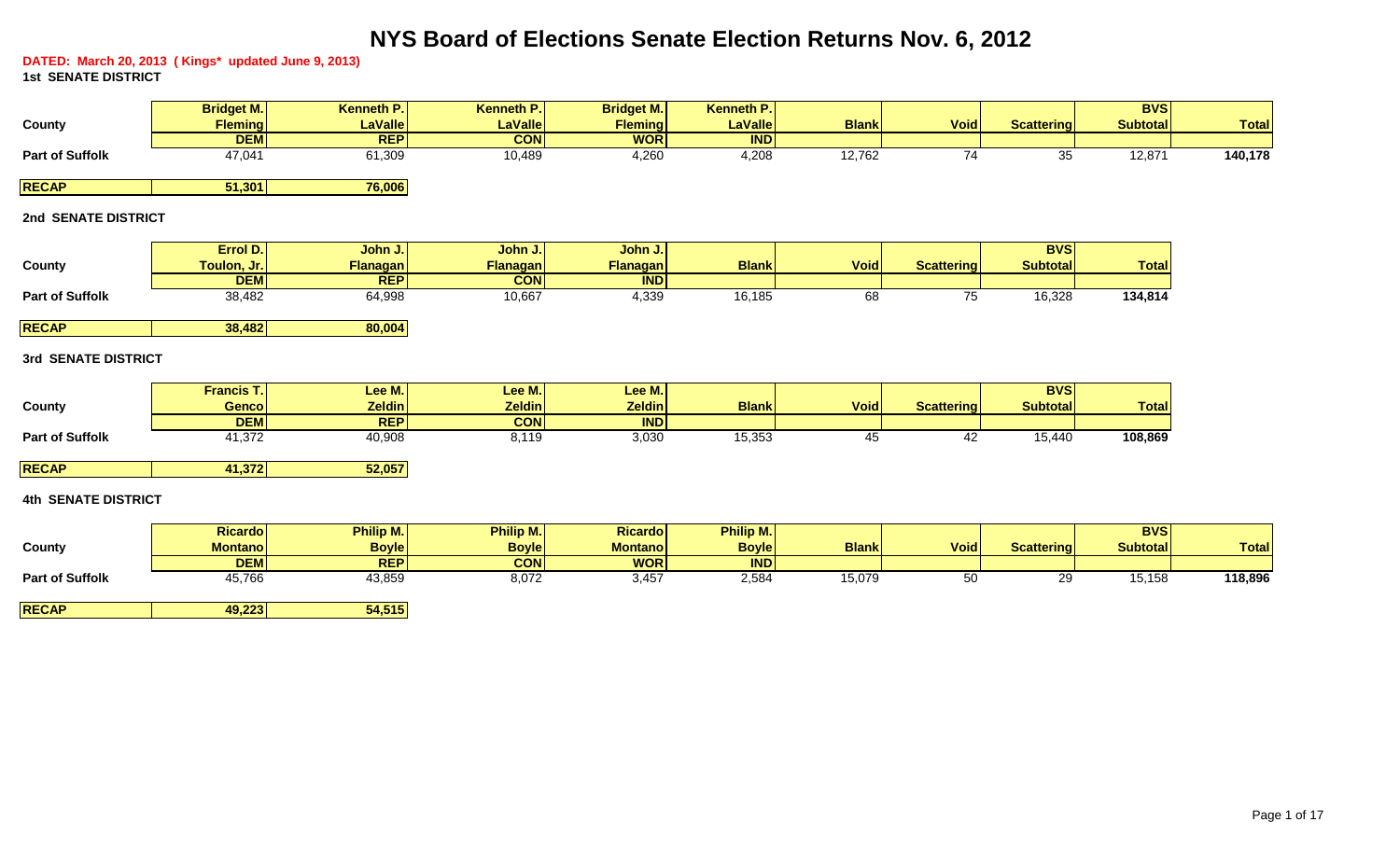|                        | David B.      | Carl L.           | Carl L.           | Carl L.           | Carl L.I          |              |             |                   | <b>BVS</b>       |              |
|------------------------|---------------|-------------------|-------------------|-------------------|-------------------|--------------|-------------|-------------------|------------------|--------------|
| County                 | <b>Wright</b> | <b>Marcellino</b> | <b>Marcellino</b> | <b>Marcellino</b> | <b>Marcellino</b> | <b>Blank</b> | <b>Void</b> | <b>Scattering</b> | <b>Subtotall</b> | <b>Total</b> |
|                        | <b>DEM</b>    | <b>REPI</b>       | <b>CON</b>        | <b>IND</b>        | <b>TRP</b>        |              |             |                   |                  |              |
| <b>Part of Nassau</b>  | 25,750        | 32,303            | 3,389             | ,301              | 227               | 9,767        | ບ∽          | ∠∪                | 9,854            | 72,824       |
| <b>Part of Suffolk</b> | 23,897        | 29,821            | 4,562             | 2,044             | 300               | 7,621        |             |                   | 7,665            | 68,289       |
| Tota.                  | 49,647        | 62,124            | 7,951             | 3,345             | 527               | 17,388       | ೦೮          | 44                | 17.519           | 141,113      |

**RECAP 49,647 73,947** 

# **6th SENATE DISTRICT**

|                       | <b>Ryan E.</b>  | <b>Kempl</b>  | <b>Kemp</b>   | <b>Ryan E.</b> | Kemp          | Kemp          |              |               |                   | <b>BVS</b>      |              |
|-----------------------|-----------------|---------------|---------------|----------------|---------------|---------------|--------------|---------------|-------------------|-----------------|--------------|
| County                | <b>Cronin</b>   | <b>Hannon</b> | <b>Hannon</b> | <b>Cronin</b>  | <b>Hannon</b> | <b>Hannon</b> | <b>Blank</b> | <b>Void</b>   | <b>Scattering</b> | <b>Subtotal</b> | <b>Total</b> |
|                       | <b>DEM</b>      | <b>REP</b>    | <b>CON</b>    | <b>WOR</b>     | <b>IND</b>    | <b>TRP</b>    |              |               |                   |                 |              |
| <b>Part of Nassau</b> | 1 つにに<br>ບ ∟ບບປ | 49,998        | 6,526         | 3,027          | ,98 ا         | 332           | 15,045       | u Oʻ<br>، ت ا |                   | 15,207          | 128,432      |
|                       |                 |               |               |                |               |               |              |               |                   |                 |              |

**RECAP 54,382 58,843**

# **7th SENATE DISTRICT**

|                       | Daniel S.I  | Jack M.        | <b>Jack M.</b> | Daniel S.   | Jack M.I                 | <b>Jack M.I</b> |              |             |                   | <b>BVS</b>      |              |
|-----------------------|-------------|----------------|----------------|-------------|--------------------------|-----------------|--------------|-------------|-------------------|-----------------|--------------|
| County                | <b>Ross</b> | <b>Martins</b> | <b>Martins</b> | <b>Ross</b> | <b>Martins</b>           | <b>Martins</b>  | <b>Blank</b> | <b>Void</b> | <b>Scattering</b> | <b>Subtotal</b> | <b>Total</b> |
|                       | <b>DEM</b>  | <b>REP</b>     | <b>CON</b>     | <b>WOR</b>  | <b>IND</b>               | <b>TRP</b>      |              |             |                   |                 |              |
| <b>Part of Nassau</b> | 1,419       | 49,647         | E 927<br>ບ,ບບ≀ | 2,568       | $\overline{\phantom{a}}$ | 382             | 17,930       |             |                   | 18,071          | 130,097      |

**RECAP 53,987 58,039**

## **8th SENATE DISTRICT**

|                        | Carol A.I     | <b>Charles J.I</b> | Charles J.            | <b>Charles J.I</b> | <b>Charles J.I</b> |              |             |                   | <b>BVS</b>      |              |
|------------------------|---------------|--------------------|-----------------------|--------------------|--------------------|--------------|-------------|-------------------|-----------------|--------------|
| County                 | <b>Gordon</b> | Fuschillo, Jr.     | <b>Fuschillo, Jr.</b> | Fuschillo, Jr.     | Fuschillo, Jr.     | <b>Blank</b> | <b>Void</b> | <b>Scattering</b> | <b>Subtotal</b> | <b>Total</b> |
|                        | <b>DEMI</b>   | <b>REP</b>         | <b>CON</b>            | <b>IND</b>         | <b>TRP</b>         |              |             |                   |                 |              |
| <b>Part of Nassau</b>  | 35,082        | 49,110             | 5,894                 | 2,511              | 376                | 11,293       | 163         |                   | 1,469           | 104,442      |
| <b>Part of Suffolk</b> | 12,311        | 8,538              | 1,549                 | 636                | 94                 | 3,592        | 25          |                   | 3,624           | 26,752       |
| Total                  | 47,393        | 57,648             | 7,443                 | 3,147              | 470                | 14,885       | 188         | 20                | 15,093          | 131,194      |

**RECAP 47,393 68,708**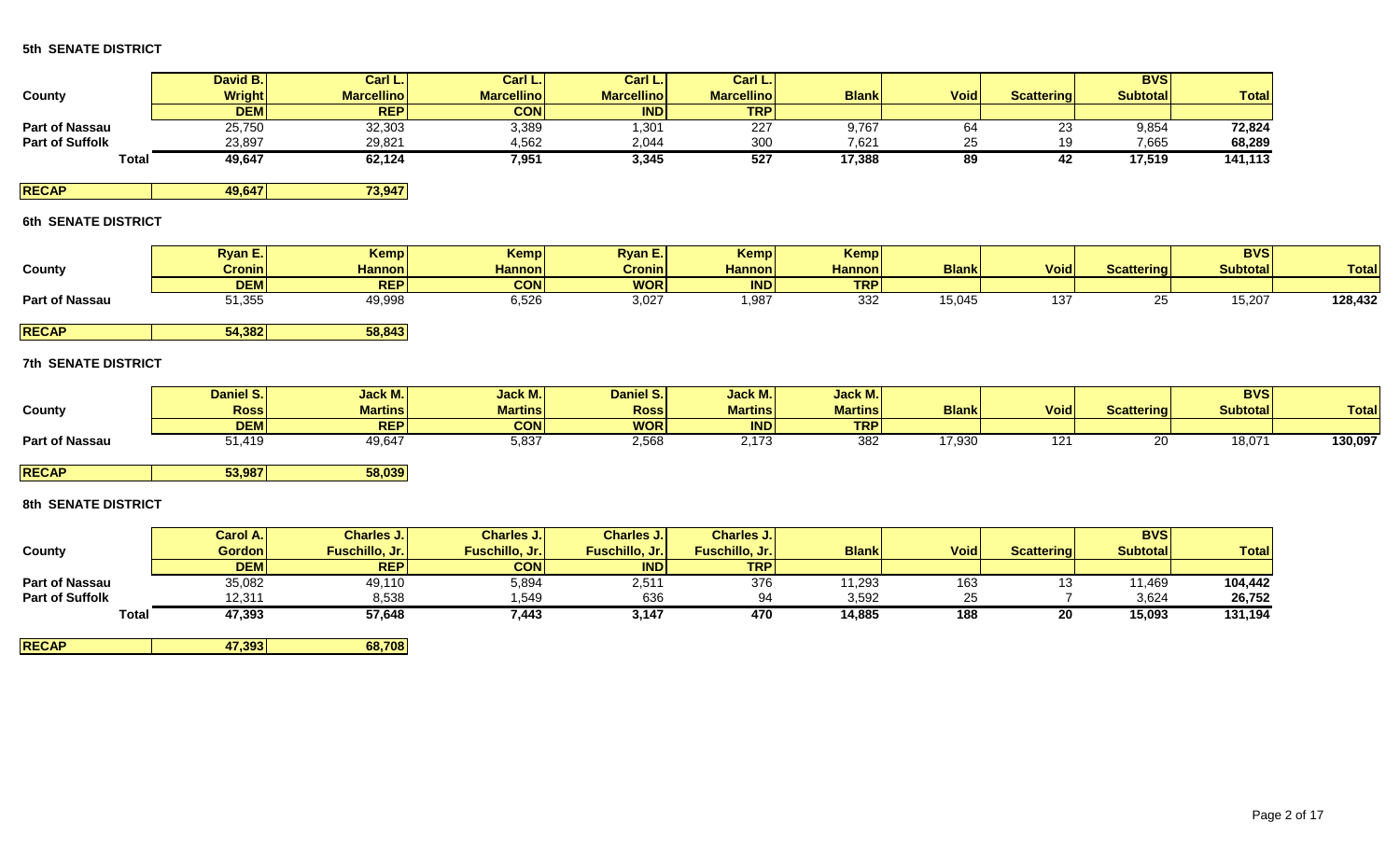|                             | <b>Thomas H.</b>           | Dean G.           | Dean G.           | Dean G.           | Dean G.           |                 |                   |                   | <b>BVS</b>      |              |
|-----------------------------|----------------------------|-------------------|-------------------|-------------------|-------------------|-----------------|-------------------|-------------------|-----------------|--------------|
| County                      | Feffer                     | <b>Skelos</b>     | <b>Skelos</b>     | <b>Skelos</b>     | <b>Skelos</b>     | <b>Blank</b>    | <b>Void</b>       | <b>Scattering</b> | <b>Subtotal</b> | <b>Total</b> |
|                             | <b>DEM</b>                 | <b>REP</b>        | <b>CON</b>        | <b>IND</b>        | <b>TRP</b>        |                 |                   |                   |                 |              |
| <b>Part of Nassau</b>       | 44,646                     | 59,603            | 6,070             | 2,675             | 468               | 19,415          | 159               | 29                | 19,603          | 133,065      |
|                             |                            |                   |                   |                   |                   |                 |                   |                   |                 |              |
| <b>RECAP</b>                | 44,646                     | 68,816            |                   |                   |                   |                 |                   |                   |                 |              |
| <b>10th SENATE DISTRICT</b> |                            |                   |                   |                   |                   |                 |                   |                   |                 |              |
|                             |                            |                   |                   |                   |                   |                 |                   |                   |                 |              |
|                             | <b>James</b>               |                   |                   |                   | <b>BVS</b>        |                 |                   |                   |                 |              |
| County                      | Sanders, Jr.<br><b>DEM</b> | <b>Blank</b>      | <b>Void</b>       | <b>Scattering</b> | <b>Subtotal</b>   | <b>Total</b>    |                   |                   |                 |              |
| <b>Part of Queens</b>       | 67,474                     | 21,529            | $\mathbf 0$       | 93                | 21,622            | 89,096          |                   |                   |                 |              |
|                             |                            |                   |                   |                   |                   |                 |                   |                   |                 |              |
| <b>RECAP</b>                | 67,474                     |                   |                   |                   |                   |                 |                   |                   |                 |              |
|                             |                            |                   |                   |                   |                   |                 |                   |                   |                 |              |
| <b>11th SENATE DISTRICT</b> |                            |                   |                   |                   |                   |                 |                   |                   |                 |              |
|                             | <b>Tony</b>                | Joseph R.         | Joseph R.         | <b>Tony</b>       | <b>Tony</b>       |                 |                   |                   | <b>BVS</b>      |              |
| County                      | <b>Avella</b>              | <b>Concannon</b>  | <b>Concannon</b>  | <b>Avella</b>     | <b>Avella</b>     | <b>Blank</b>    | <b>Void</b>       | <b>Scattering</b> | <b>Subtotal</b> | <b>Total</b> |
|                             | <b>DEM</b>                 | <b>REP</b>        | <b>CON</b>        | <b>WOR</b>        | IND               |                 |                   |                   |                 |              |
| <b>Part of Queens</b>       | 61,007                     | 21,227            | 2,323             | 2,298             | 1,471             | 10,770          | $\mathbf 0$       | 46                | 10,816          | 99,142       |
|                             |                            |                   |                   |                   |                   |                 |                   |                   |                 |              |
| <b>RECAP</b>                | 64,776                     | 23,550            |                   |                   |                   |                 |                   |                   |                 |              |
| <b>12th SENATE DISTRICT</b> |                            |                   |                   |                   |                   |                 |                   |                   |                 |              |
|                             |                            |                   |                   |                   |                   |                 |                   |                   |                 |              |
|                             | <b>Michael N.</b>          | <b>Aurelio A.</b> | <b>Aurelio A.</b> | Michael N.        |                   |                 |                   | <b>BVS</b>        |                 |              |
| <b>County</b>               | <b>Gianaris</b>            | <b>Arcabascio</b> | <b>Arcabascio</b> | <b>Gianaris</b>   | <b>Blank</b>      | <b>Void</b>     | <b>Scattering</b> | <b>Subtotal</b>   | <b>Total</b>    |              |
|                             | <b>DEM</b>                 | <b>REP</b>        | <b>CON</b>        | <b>WOR</b>        |                   |                 |                   |                   |                 |              |
| <b>Part of Queens</b>       | 58,576                     | 8,772             | 1,003             | 3,267             | 11,792            | 0               | 43                | 11,835            | 83,453          |              |
| <b>RECAP</b>                | 61,843                     | 9,775             |                   |                   |                   |                 |                   |                   |                 |              |
|                             |                            |                   |                   |                   |                   |                 |                   |                   |                 |              |
| <b>13th SENATE DISTRICT</b> |                            |                   |                   |                   |                   |                 |                   |                   |                 |              |
|                             |                            |                   |                   |                   |                   |                 |                   |                   |                 |              |
|                             | Jose R.                    | Jose R.           |                   |                   |                   | <b>BVS</b>      |                   |                   |                 |              |
| County                      | <b>Peralta</b>             | <b>Peralta</b>    | <b>Blank</b>      | Void              | <b>Scattering</b> | <b>Subtotal</b> | <b>Total</b>      |                   |                 |              |
|                             | <b>DEM</b>                 | <b>WOR</b>        |                   |                   |                   |                 |                   |                   |                 |              |
| <b>Part of Queens</b>       | 47,855                     | 2,038             | 13,699            | $\mathbf 0$       | 83                | 13,782          | 63,675            |                   |                 |              |

**RECAP 49,893**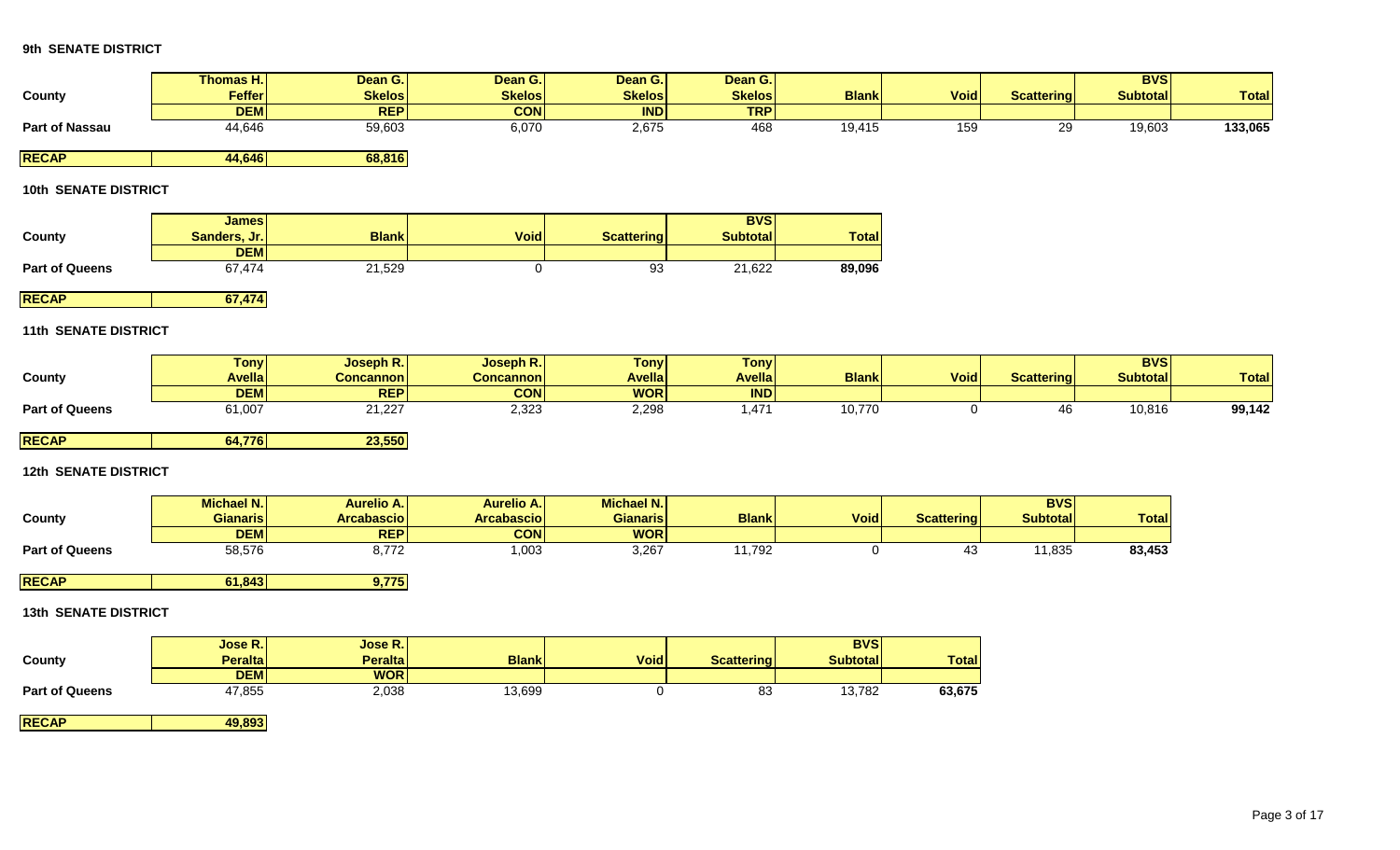|                             | Malcolm A.          | <b>Malcolm A.</b>  |                           |                   |                   | <b>BVS</b>        |                 |                   |                 |              |
|-----------------------------|---------------------|--------------------|---------------------------|-------------------|-------------------|-------------------|-----------------|-------------------|-----------------|--------------|
| County                      | <b>Smith</b>        | <b>Smith</b>       | <b>Blank</b>              | <b>Void</b>       | <b>Scattering</b> | <b>Subtotal</b>   | <b>Total</b>    |                   |                 |              |
|                             | <b>DEM</b>          | <b>WOR</b>         |                           |                   |                   |                   |                 |                   |                 |              |
| <b>Part of Queens</b>       | 84,521              | 1,898              | 18,328                    | 0                 | 102               | 18,430            | 104,849         |                   |                 |              |
| <b>RECAP</b>                | 86,419              |                    |                           |                   |                   |                   |                 |                   |                 |              |
| <b>15th SENATE DISTRICT</b> |                     |                    |                           |                   |                   |                   |                 |                   |                 |              |
|                             | Joseph P.           | Eric A.            | Eric A.                   | Joseph P.         | Eric A.           |                   |                 |                   | <b>BVS</b>      |              |
| County                      | Addabbo, Jr.        | Ulrich             | <b>Ulrich</b>             | Addabbo, Jr.      | <b>Ulrich</b>     | <b>Blank</b>      | <b>Void</b>     | <b>Scattering</b> | <b>Subtotal</b> | <b>Total</b> |
|                             | <b>DEM</b>          | <b>REP</b>         | <b>CON</b>                | <b>WOR</b>        | IND               |                   |                 |                   |                 |              |
| <b>Part of Queens</b>       | 40,456              | 26,954             | 2,917                     | 1,734             | 1,165             | 11,905            | $\mathbf 0$     | 52                | 11,957          | 85,183       |
| <b>RECAP</b>                | 42,190              | 31,036             |                           |                   |                   |                   |                 |                   |                 |              |
| <b>16th SENATE DISTRICT</b> |                     |                    |                           |                   |                   |                   |                 |                   |                 |              |
|                             |                     |                    |                           |                   |                   |                   |                 |                   |                 |              |
|                             | <b>Toby Ann</b>     | <b>J.D.</b>        | <b>J.D.</b>               | <b>Toby Ann</b>   | <b>Toby Ann</b>   |                   |                 |                   | <b>BVS</b>      |              |
| County                      | <b>Stavisky</b>     | <b>Kim</b>         | Kim                       | <b>Stavisky</b>   | <b>Stavisky</b>   | <b>Blank</b>      | <b>Void</b>     | <b>Scattering</b> | <b>Subtotal</b> | <b>Total</b> |
|                             | <b>DEM</b>          | <b>REP</b>         | <b>CON</b>                | <b>WOR</b>        | <b>IND</b>        |                   |                 |                   |                 |              |
| <b>Part of Queens</b>       | 41,920              | 12,424             | 1,083                     | 1,338             | 722               | 12,296            | $\overline{0}$  | 48                | 12,344          | 69,831       |
| <b>RECAP</b>                | 43,980              | 13,507             |                           |                   |                   |                   |                 |                   |                 |              |
| <b>17th SENATE DISTRICT</b> |                     |                    |                           |                   |                   |                   |                 |                   |                 |              |
|                             |                     |                    |                           |                   |                   |                   |                 |                   |                 |              |
|                             | <b>Simcha</b>       | <b>David</b>       | <b>Simcha</b>             | <b>Abraham</b>    | <b>Simcha</b>     |                   |                 |                   | <b>BVS</b>      |              |
| County                      | <b>Felder</b>       | <b>Storobin</b>    | <b>Felder</b>             | <b>Tischler</b>   | <b>Felder</b>     | <b>Blank</b>      | <b>Void</b>     | <b>Scattering</b> | <b>Subtotal</b> | <b>Total</b> |
|                             | <b>DEM</b>          | <b>REP</b>         | <b>CON</b><br>6,135       | <b>SCP</b><br>528 | <b>TCN</b><br>372 | 7,947             |                 | 155               | 8,102           | 67,234       |
| <b>Part of Kings</b>        | 32,759              | 19,338             |                           |                   |                   |                   | $\mathsf{O}$    |                   |                 |              |
| <b>RECAP</b>                | 39,266              | 19,338             |                           | 528               |                   |                   |                 |                   |                 |              |
| <b>18th SENATE DISTRICT</b> |                     |                    |                           |                   |                   |                   |                 |                   |                 |              |
|                             | <b>Martin</b>       | <b>Michael E.</b>  | Michael E.                |                   |                   |                   | <b>BVS</b>      |                   |                 |              |
| County                      | <b>Malave Dilan</b> | Freeman-Saulsberre | <b>Freeman-Saulsberre</b> | <b>Blank</b>      | <b>Void</b>       | <b>Scattering</b> | <b>Subtotal</b> | <b>Total</b>      |                 |              |
|                             | <b>DEM</b>          | <b>REP</b>         | <b>CON</b>                |                   |                   |                   |                 |                   |                 |              |
| <b>Part of Kings</b>        | 69,749              | 3,195              | 792                       | 13,716            | $\mathbf 0$       | 101               | 13,817          | 87,553            |                 |              |
|                             |                     |                    |                           |                   |                   |                   |                 |                   |                 |              |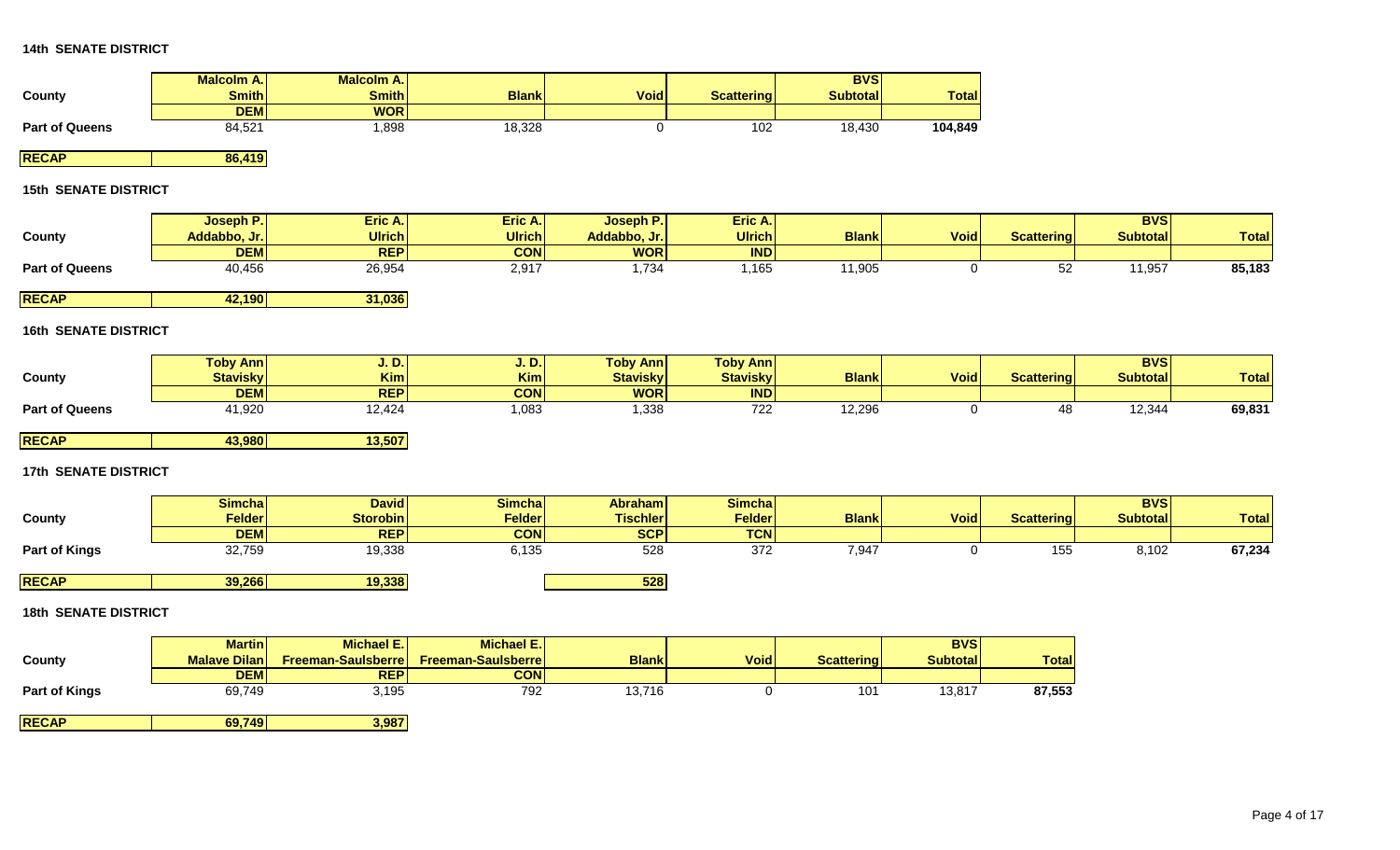|                      | John L.          | Jane          | Elias J.         | John L.          |                  |              |                   | <b>BVS</b>        |                 |
|----------------------|------------------|---------------|------------------|------------------|------------------|--------------|-------------------|-------------------|-----------------|
| County               | <b>Sampson</b>   | <b>Neal</b>   | <b>Weir</b>      | <b>Sampson</b>   | <b>Blank</b>     | <b>Void</b>  | <b>Scattering</b> | <b>Subtotal</b>   | <b>Total</b>    |
|                      | <b>DEM</b>       | <b>REP</b>    | <b>CON</b>       | <b>WOR</b>       |                  |              |                   |                   |                 |
| <b>Part of Kings</b> | 77,618           | 7,226         | 1,196            | 1,356            | 13,131           | 0            | $\overline{23}$   | 13,154            | 100,550         |
|                      |                  |               |                  |                  |                  |              |                   |                   |                 |
| <b>RECAP</b>         | 78,974           | 7,226         | 1,196            |                  |                  |              |                   |                   |                 |
| 20th SENATE DISTRICT |                  |               |                  |                  |                  |              |                   |                   |                 |
|                      |                  |               |                  |                  |                  |              |                   |                   |                 |
|                      | <b>Eric</b>      | <b>Rose</b>   | <b>Brian</b>     | <b>Eric</b>      |                  |              |                   | <b>BVS</b>        |                 |
| County               | <b>Adams</b>     | <b>Laney</b>  | <b>Kelly</b>     | <b>Adams</b>     | <b>Blank</b>     | <b>Void</b>  | <b>Scattering</b> | <b>Subtotal</b>   | <b>Total</b>    |
|                      | <b>DEM</b>       | <b>REP</b>    | <b>CON</b>       | <b>WOR</b>       |                  |              |                   |                   |                 |
| <b>Part of Kings</b> | 77,335           | 2,683         | 938              | 3,775            | 11,113           | 0            | 38                | 11,151            | 95,882          |
|                      |                  |               |                  |                  |                  |              |                   |                   |                 |
| <b>RECAP</b>         | 81,110           | 2,683         | 938              |                  |                  |              |                   |                   |                 |
| 21st SENATE DISTRICT |                  |               |                  |                  |                  |              |                   |                   |                 |
|                      | Kevin S.         | <b>Mindy</b>  | Kevin S.         |                  |                  |              | <b>BVS</b>        |                   |                 |
| County               | <b>Parker</b>    | <b>Meyer</b>  | <b>Parker</b>    | <b>Blank</b>     | <b>Void</b>      | Scattering   | <b>Subtotal</b>   | <b>Total</b>      |                 |
|                      | <b>DEM</b>       | <b>CON</b>    | <b>WOR</b>       |                  |                  |              |                   |                   |                 |
| <b>Part of Kings</b> | 89,961           | 2,733         | 5,349            | 13,640           | 0                | 60           | 13,700            | 111,743           |                 |
| <b>RECAP</b>         | 95,310           | 2,733         |                  |                  |                  |              |                   |                   |                 |
|                      |                  |               |                  |                  |                  |              |                   |                   |                 |
| 22nd SENATE DISTRICT |                  |               |                  |                  |                  |              |                   |                   |                 |
|                      | <b>Andrew S.</b> | Martin J.     | <b>Martin J.</b> | <b>Andrew S.</b> | <b>Martin J.</b> |              |                   |                   | <b>BVS</b>      |
| County               | <b>Gounardes</b> | <b>Golden</b> | <b>Golden</b>    | <b>Gounardes</b> | <b>Golden</b>    | <b>Blank</b> | <b>Void</b>       | <b>Scattering</b> | <b>Subtotal</b> |
|                      | <b>DEM</b>       | <b>REP</b>    | <b>CON</b>       | <b>WOR</b>       | <b>IND</b>       |              |                   |                   |                 |
| <b>Part of Kings</b> | 26,525           | 32,774        | 4,178            | 1,718            | 1,632            | 7,573        | 0                 | 51                | 7,624           |

**RECAP 28,243 38,584**

# **23rd SENATE DISTRICT**

|                         | Diane J.      | <b>Lisa</b> | <b>Lisa</b> | Diane J.      | Diane J.      |              |             |                   | <b>BVSI</b>     |              |
|-------------------------|---------------|-------------|-------------|---------------|---------------|--------------|-------------|-------------------|-----------------|--------------|
| County                  | <b>Savino</b> | Grevl       | Grey        | <b>Savino</b> | <b>Savino</b> | <b>Blank</b> | <b>Void</b> | <b>Scattering</b> | <b>Subtotal</b> | <b>Total</b> |
|                         | <b>DEMI</b>   | <b>REP</b>  | <b>CON</b>  | <b>WOR</b>    | <b>IND</b>    |              |             |                   |                 |              |
| <b>Part of Kings</b>    | 16,830        | 7,740       | 628         | 734           | 345           | 7,710        |             | 19                | 7,729           | 34,006       |
| <b>Part of Richmond</b> | 30,658        | 5,843       | 920         | 1,392         | 596           | 3,288        |             | 25                | 3,313           | 42,722       |
| <b>Total</b>            | 47,488        | 13,583      | 1,548       | 2,126         | 941           | 10,998       |             | 44                | 11,042          | 76,728       |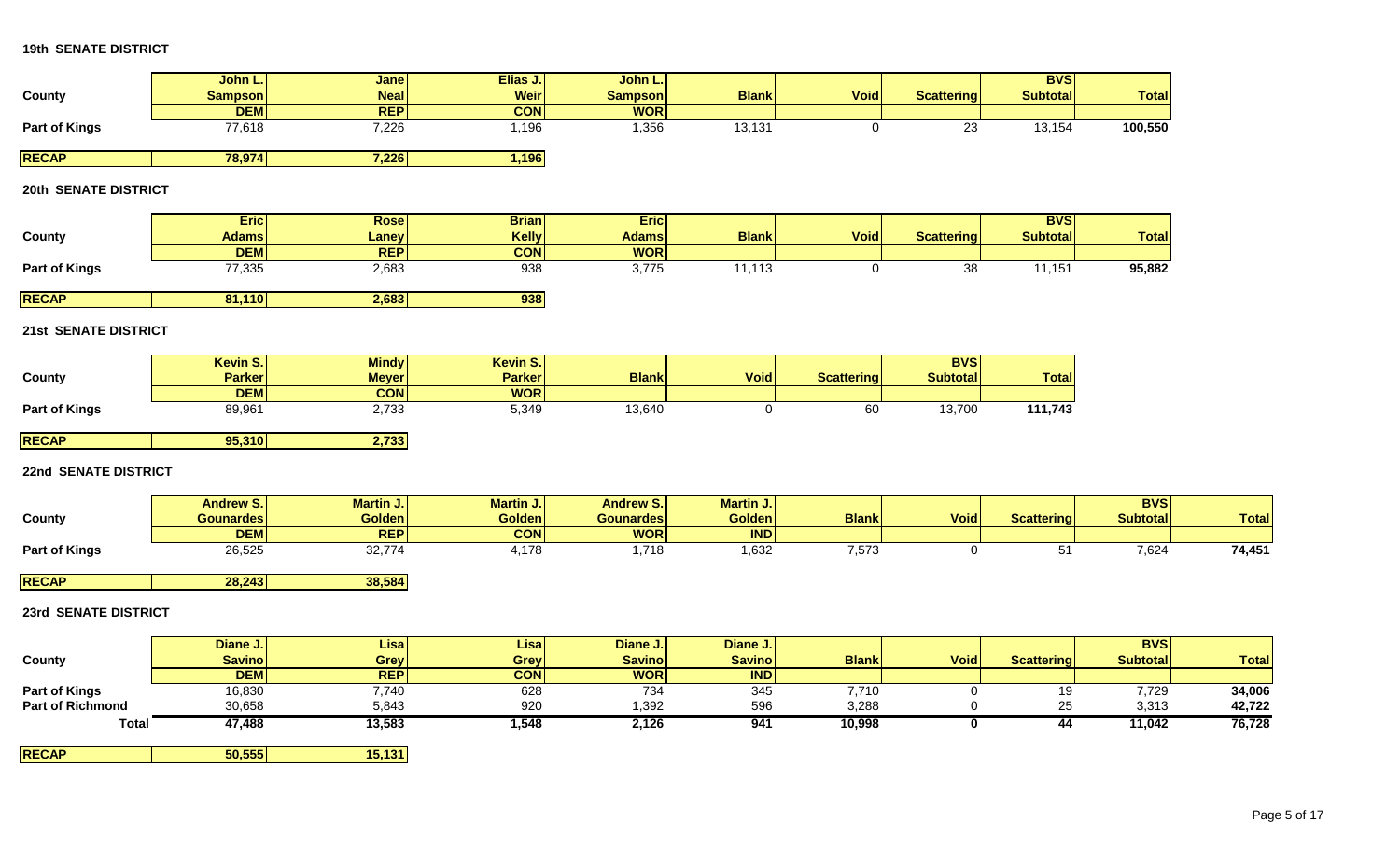|                         | Gary W.       | <b>Andrew J.</b> | Andrew J.I | Gary W.       | Andrew J.  |              |             |                   | <b>BVS</b>      |              |
|-------------------------|---------------|------------------|------------|---------------|------------|--------------|-------------|-------------------|-----------------|--------------|
| County                  | <b>Carsel</b> | Lanzal           | Lanza      | <b>Carsel</b> | Lanzal     | <b>Blank</b> | <b>Void</b> | <b>Scattering</b> | <b>Subtotal</b> | <b>Total</b> |
|                         | <b>DEM</b>    | <b>REP</b>       | <b>CON</b> | <b>WOR</b>    | <b>IND</b> |              |             |                   |                 |              |
| <b>Part of Richmond</b> | 25,561        | 67,731           | 7,697      | 1,332         | 2,990      | 6,236        |             | . J               | 6,31            | 111,622      |
|                         |               |                  |            |               |            |              |             |                   |                 |              |

**RECAP 26,893 78,418**

# **25th SENATE DISTRICT**

| <b>Total</b> | <b>BVS</b>      |                   |             |              | <b>Velmanette</b> | John A.I       | John A.I       | Velmanettel       |                      |
|--------------|-----------------|-------------------|-------------|--------------|-------------------|----------------|----------------|-------------------|----------------------|
|              | <b>Subtotal</b> | <b>Scattering</b> | <b>Void</b> | <b>Blank</b> | <b>Montgomery</b> | <b>Jasilli</b> | <b>Jasilli</b> | <b>Montgomery</b> | County               |
|              |                 |                   |             |              | <b>WOR</b>        | <b>CON</b>     | <b>REPI</b>    | <b>DEM</b>        |                      |
| 120,831      | 14,947          | 44                |             | 14,903       | 6,517             | 443            | 2,501          | 96,423            | <b>Part of Kings</b> |
|              |                 |                   |             |              |                   |                |                |                   |                      |
|              |                 |                   |             |              |                   |                | .              | .                 | _ _ _ _ _            |

**RECAP 102,940 2,944**

## **26th SENATE DISTRICT**

|                         | <b>Daniel</b> | <b>Jacquelinel</b> | <b>Daniel</b> |              |             |                   | <b>BVS</b>      |        |
|-------------------------|---------------|--------------------|---------------|--------------|-------------|-------------------|-----------------|--------|
| County                  | Squadronl     | <b>Haro</b>        | Squadron      | <b>Blank</b> | <b>Void</b> | <b>Scattering</b> | <b>Subtotal</b> | Totall |
|                         | <b>DEM</b>    | <b>REP</b>         | <b>WOR</b>    |              |             |                   |                 |        |
| Part of Kings           | 27,002        | 3,898              | 2,926         | 4,624        |             | 50                | 4,674           | 38,500 |
| <b>Part of New York</b> | 39.431        | 7,045              | 2,262         | 11.949       |             | 30                | 11.979          | 60,717 |
| Total                   | 66,433        | 10.943             | 5,188         | 16,573       |             | 80                | 16,653          | 99,217 |

**RECAP 71,621 10,943**

# **27th SENATE DISTRICT**

|                         | <b>Brad M.I</b> | <b>Brad M.</b> |              |             |                   | <b>BVS</b>      |              |
|-------------------------|-----------------|----------------|--------------|-------------|-------------------|-----------------|--------------|
| County                  | <b>Hovimani</b> | <b>Hoylman</b> | <b>Blank</b> | <b>Void</b> | <b>Scattering</b> | <b>Subtotal</b> | <b>Total</b> |
|                         | <b>DEM</b>      | <b>WOR</b>     |              |             |                   |                 |              |
| <b>Part of New York</b> | 87,508          | 6,061          | 32,334       |             | 206               | 32,540          | 126,109      |

**RECAP 93,569**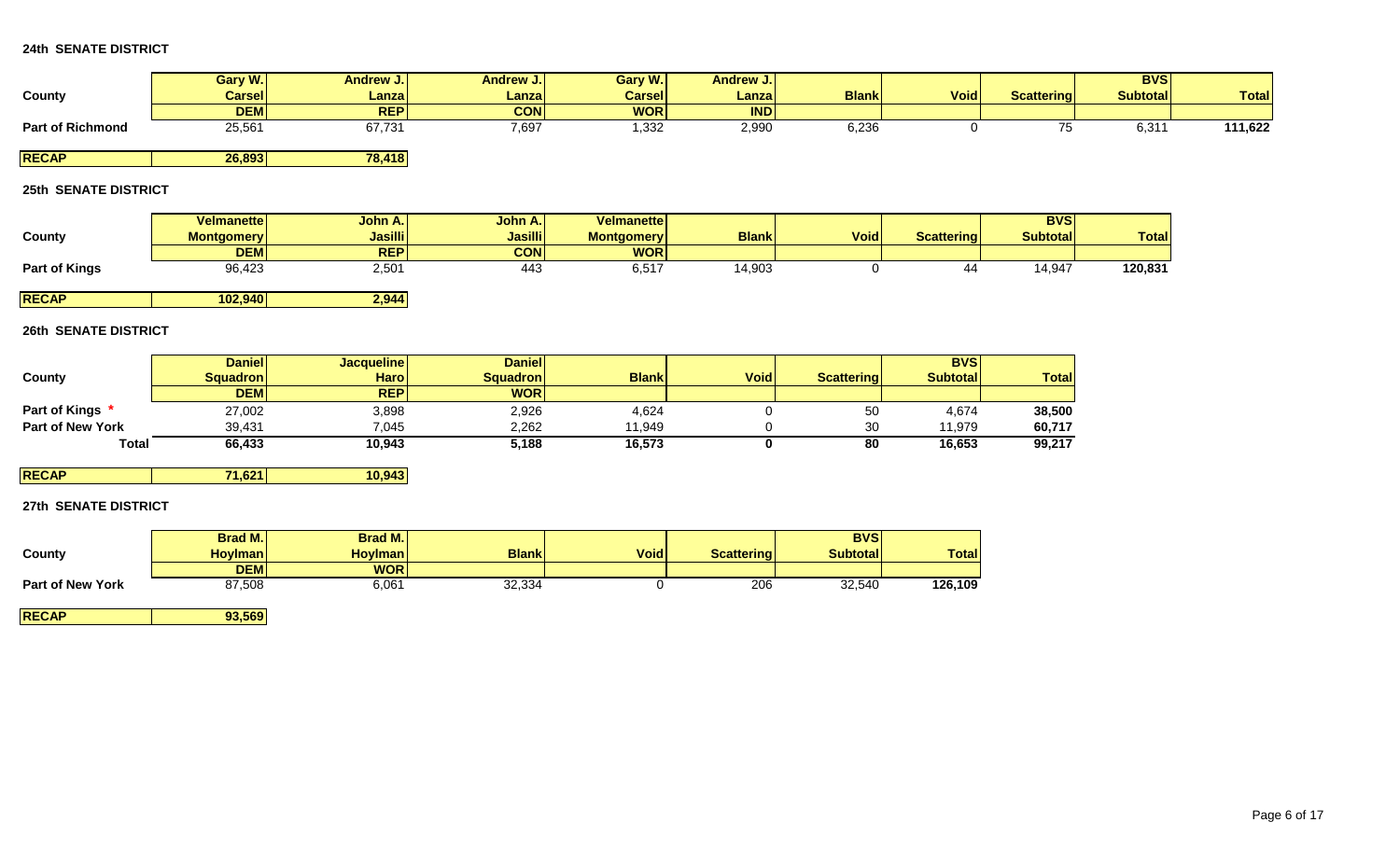|                         | Liz <b>l</b>   | <b>David Paull</b> | Lizl           | <b>David Paull</b> |              |             |            | <b>BVS</b>      |              |
|-------------------------|----------------|--------------------|----------------|--------------------|--------------|-------------|------------|-----------------|--------------|
| County                  | <b>Krueger</b> | Garland            | <b>Krueger</b> | <b>Garland</b>     | <b>Blank</b> | <b>Void</b> | Scattering | <b>Subtotal</b> | <b>Total</b> |
|                         | <b>DEM</b>     | <b>REP</b>         | <b>WOR</b>     | <b>IND</b>         |              |             |            |                 |              |
| <b>Part of New York</b> | 81,038         | 28,159             | 2,465          | 281,               | 13,600       |             | ັັ         | 13,637          | 126,580      |
|                         |                |                    |                |                    |              |             |            |                 |              |

**RECAP 83,503 29,440**

# **29th SENATE DISTRICT**

|                         | Jose M.         | <b>Robert</b>  | Jose M.         | <b>Thomas</b>   |              |             |                   | <b>BVS</b>      |              |
|-------------------------|-----------------|----------------|-----------------|-----------------|--------------|-------------|-------------------|-----------------|--------------|
| County                  | <b>Serranol</b> | <b>Goodman</b> | <b>Serranol</b> | <b>Siracuse</b> | <b>Blank</b> | <b>Void</b> | <b>Scattering</b> | <b>Subtotal</b> | <b>Total</b> |
|                         | <b>DEM</b>      | <b>CON</b>     | <b>WOR</b>      | <b>GRN</b>      |              |             |                   |                 |              |
| <b>Part of Bronx</b>    | 40,761          | 513            | 555             | 180             | 7,357        |             |                   | 7,364           | 49,373       |
| <b>Part of New York</b> | 30,130          | 2,869          | ,204            | 1,065           | 9,252        |             | 24                | 9,276           | 44,544       |
| <b>Total</b>            | 70,891          | 3,382          | 759,ا           | 1,245           | 16,609       |             | 31                | 16,640          | 93,917       |
|                         |                 |                |                 |                 |              |             |                   |                 |              |
| <b>RECAP</b>            | 72,650          | 3,382          |                 | 1,245           |              |             |                   |                 |              |

## **30th SENATE DISTRICT**

|                         | <b>Bill</b> | <b>Bill</b>    |              |             |                   | <b>BVS</b>      |              |
|-------------------------|-------------|----------------|--------------|-------------|-------------------|-----------------|--------------|
| County                  | Perkinsl    | <b>Perkins</b> | <b>Blank</b> | <b>Void</b> | <b>Scattering</b> | <b>Subtotal</b> | <b>Total</b> |
|                         | <b>DEM</b>  | <b>WOR</b>     |              |             |                   |                 |              |
| <b>Part of New York</b> | 94,487      | 3,651          | 25,521       |             | 141               | 25,662          | 123,800      |

**RECAP 98,138** 

# **31st SENATE DISTRICT**

| County                  | <b>Adrianol</b><br><b>Espaillat</b> | <b>Martin</b><br><b>Chicon</b> | <b>Blank</b> | <b>Void</b> | <b>Scattering</b> | <b>BVS</b><br><b>Subtotall</b> | <b>Total</b> |
|-------------------------|-------------------------------------|--------------------------------|--------------|-------------|-------------------|--------------------------------|--------------|
| <b>Part of New York</b> | <b>DEMI</b><br>85,162               | <b>REP</b><br>8,190            | 18,031       |             | 112               | 18,143                         | 111,495      |
| <b>RECAP</b>            | 85,162                              | 8,190                          |              |             |                   |                                |              |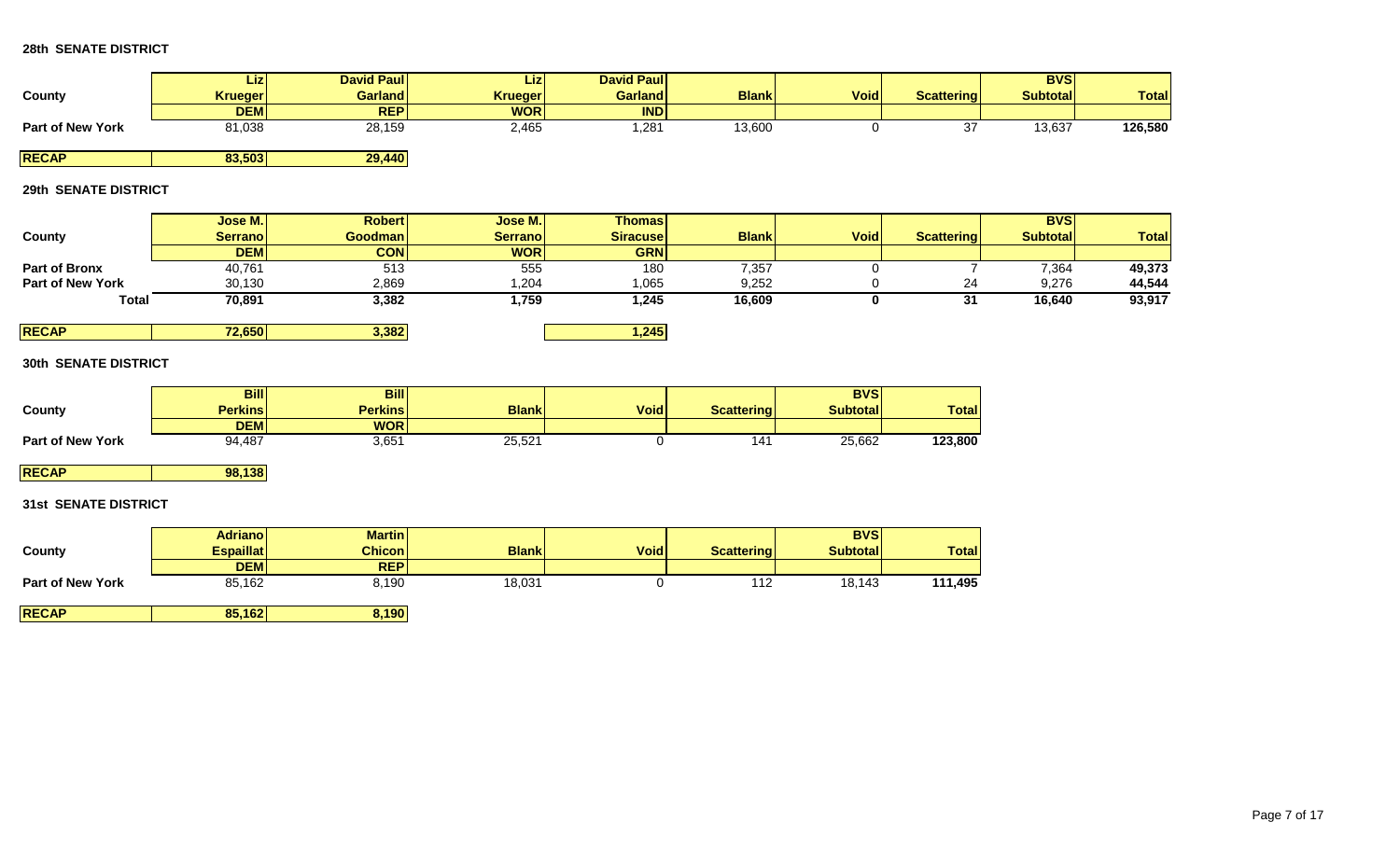# **32nd SENATE DISTRICT**

|               | <b>Ruben M.</b> | Ruben M.    | <b>Ruben M.</b> | David M.       |              |             |                   | <b>BVSI</b>     |              |
|---------------|-----------------|-------------|-----------------|----------------|--------------|-------------|-------------------|-----------------|--------------|
| County        | <b>Diaz</b>     | <b>Diaz</b> | <b>Diaz</b>     | <b>Johnson</b> | <b>Blank</b> | <b>Void</b> | <b>Scattering</b> | <b>Subtotal</b> | <b>Total</b> |
|               | <b>DEMI</b>     | <b>REP</b>  | <b>CON</b>      | <b>IND</b>     |              |             |                   |                 |              |
| Part of Bronx | 70,788          | l,565       | 597             | 2,188          | 1,758        |             | 18                | 11,776          | 86,914       |
|               |                 |             |                 |                |              |             |                   |                 |              |
| <b>RECAP</b>  | 72,950          |             |                 | 2,188          |              |             |                   |                 |              |

# **33rd SENATE DISTRICT**

|                      | J. Gustavol    | <b>Michael E.I.</b> | <b>Michael E.I</b> | J. Gustavol    |              |             |            | <b>BVSI</b>      |              |
|----------------------|----------------|---------------------|--------------------|----------------|--------------|-------------|------------|------------------|--------------|
| County               | <b>Riveral</b> | <b>Walters</b>      | <b>Walters</b>     | <b>Riveral</b> | <b>Blank</b> | <b>Void</b> | Scattering | <b>Subtotall</b> | <b>Total</b> |
|                      | <b>DEM</b>     | <b>REPI</b>         | <b>CON</b>         | <b>WOR</b>     |              |             |            |                  |              |
| <b>Part of Bronx</b> | 56,222         | ,884                | 412                | 945            | 10,017       |             | ∪י         | 10,032           | 69,495       |
|                      |                |                     |                    |                |              |             |            |                  |              |

**RECAP 57,167 2,296**

## **34th SENATE DISTRICT**

|                            | Jeffrey D. | Jeffrey D.   | Elizabeth     | Jeffrey D. | Jeffrey D. | Carl            |              |             |                   | <b>BVS</b>      |              |
|----------------------------|------------|--------------|---------------|------------|------------|-----------------|--------------|-------------|-------------------|-----------------|--------------|
| County                     | Klein      | <b>Klein</b> | <b>Perril</b> | Klein      | Klein      | <b>Lundgren</b> | <b>Blank</b> | <b>Void</b> | <b>Scattering</b> | <b>Subtotal</b> | <b>Total</b> |
|                            | <b>DEM</b> | <b>REP</b>   | <b>CON</b>    | <b>WOR</b> | <b>IND</b> | <b>GRN</b>      |              |             |                   |                 |              |
| Part of Bronx              | 57,772     | 12,701       | 3,460         | 1,927      | 642        | i,194           | 10,061       |             |                   | 10,103          | 87,799       |
| <b>Part of Westchester</b> | 4,396      | 2,659        | 480           | 172        | 153        | 154             | 796          |             |                   | 798             | 8,812        |
| <b>Total</b>               | 62,168     | 15,360       | 3,940         | 2,099      | 795        | 1,348           | 10,857       |             |                   | 10,901          | 96,611       |
|                            |            |              |               |            |            |                 |              |             |                   |                 |              |
| <b>RECAP</b>               | 80,422     |              | 3,940         |            |            | 1,348           |              |             |                   |                 |              |

### **35th SENATE DISTRICT**

|                            | Andreal                | Andreal                | <b>Andreal</b>          |              |             |                   | <b>BVS</b>      |              |
|----------------------------|------------------------|------------------------|-------------------------|--------------|-------------|-------------------|-----------------|--------------|
| County                     | <b>Stewart-Cousins</b> | <b>Stewart-Cousins</b> | <b>Stewart-Cousinsi</b> | <b>Blank</b> | <b>Void</b> | <b>Scattering</b> | <b>Subtotal</b> | <b>Total</b> |
|                            | <b>DEMI</b>            | <b>WOR</b>             | <b>IND</b>              |              |             |                   |                 |              |
| <b>Part of Westchester</b> | 77,012                 | 4,044                  | 3,124                   | 30,924       |             | 386               | 31,310          | 115,490      |

**RECAP 84,180**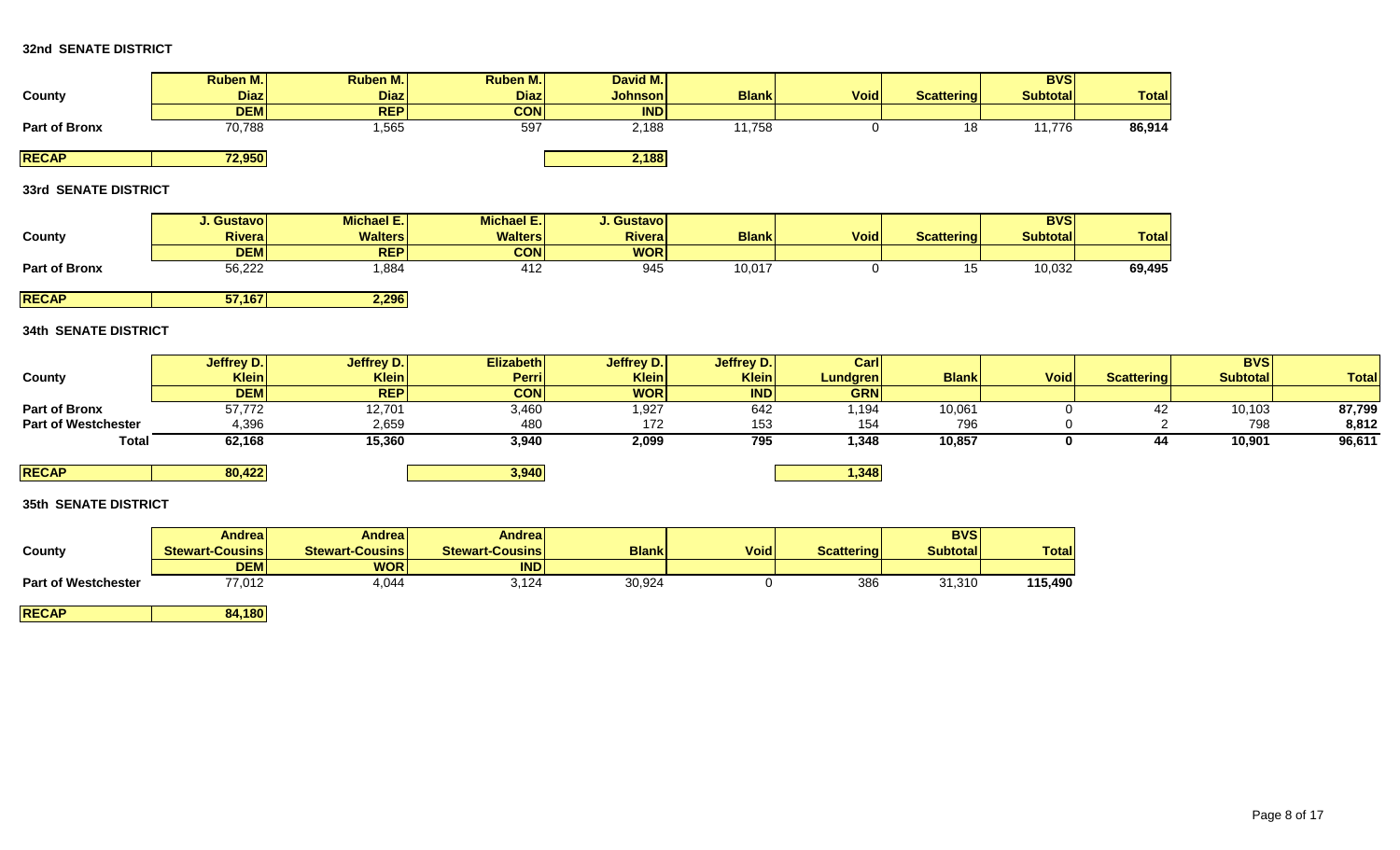|                            | <b>Ruth H.I.</b> | <b>Robert L.I</b> |              |             |                   | <b>BVS</b>       |              |
|----------------------------|------------------|-------------------|--------------|-------------|-------------------|------------------|--------------|
| County                     | <b>Thompson</b>  | <b>Diamond</b>    | <b>Blank</b> | <b>Void</b> | <b>Scattering</b> | <b>Subtotall</b> | <b>Total</b> |
|                            | <b>DEM</b>       | CONI              |              |             |                   |                  |              |
| <b>Part of Bronx</b>       | 67,613           | .404              | 9,826        |             |                   | 9,843            | 78,860       |
| <b>Part of Westchester</b> | 19.120           | 616               | 3,051        |             |                   | 3.056            | 22,792       |
| Total                      | 86,733           | 2,020             | 12,877       |             | 22                | 12,899           | 101,652      |

**RECAP 86,733 2,020**

# **37th SENATE DISTRICT**

|                            | George S.      | <b>Bob</b>     | Bob          | George S.            | <b>Bobl</b>  |                 |             |                   | <b>BVS</b>      |              |
|----------------------------|----------------|----------------|--------------|----------------------|--------------|-----------------|-------------|-------------------|-----------------|--------------|
| County                     | <b>Latimer</b> | <b>Cohen</b>   | <b>Cohen</b> | Latimer <sup>1</sup> | <b>Cohen</b> | <b>Blank</b>    | <b>Void</b> | <b>Scattering</b> | <b>Subtotal</b> | <b>Total</b> |
|                            | <b>DEM</b>     | <b>REP</b>     | <b>CON</b>   | <b>WOR</b>           | <b>INDI</b>  |                 |             |                   |                 |              |
| <b>Part of Westchester</b> | 61,010         | 0.107<br>8,1∠ວ | 1,522        | 3,226                | 1,927        | $^{\circ}1,924$ |             |                   | 1,964           | 130,774      |

**RECAP 64,236 54,574**

# **38th SENATE DISTRICT**

|                            | <b>David</b> | Janis A.        | <b>Davidl</b> | <b>David</b>     |              |             |                   | <b>BVS</b>      |              |
|----------------------------|--------------|-----------------|---------------|------------------|--------------|-------------|-------------------|-----------------|--------------|
| County                     | Carluccil    | <b>Castaldi</b> | Carluccil     | <b>Carluccil</b> | <b>Blank</b> | <b>Void</b> | <b>Scattering</b> | <b>Subtotal</b> | <b>Total</b> |
|                            | <b>DEM</b>   | <b>REP</b>      | <b>WORI</b>   | <b>IND</b>       |              |             |                   |                 |              |
| <b>Part of Rockland</b>    | 60,392       | 27,500          | 3,628         | 2,592            | 10,381       |             | 364               | 10,822          | 104,934      |
| <b>Part of Westchester</b> | 8,132        | 3,960           | 459           | 225              | .767         |             |                   | 771             | 14.547       |
| <b>Total</b>               | 68,524       | 31,460          | 4,087         | 2,817            | 12,148       |             | 368               | 12,593          | 119,481      |

**RECAP 75,428 31,460**

# **39th SENATE DISTRICT**

|                         | <b>Christopher W.</b> | William J.  | William J.  | <b>Christopher W.I</b> | William J.  |              |             |                   | <b>BVS</b>      |              |
|-------------------------|-----------------------|-------------|-------------|------------------------|-------------|--------------|-------------|-------------------|-----------------|--------------|
| County                  | <b>Eachus</b>         | Larkin, Jr. | Larkin, Jr. | <b>Eachus</b>          | Larkin, Jr. | <b>Blank</b> | <b>Void</b> | <b>Scattering</b> | <b>Subtotal</b> | <b>Total</b> |
|                         | <b>DEM</b>            | <b>REP</b>  | <b>CON</b>  | <b>WOR</b>             | <b>IND</b>  |              |             |                   |                 |              |
| Part of Orange          | 34,395                | 35,470      | 5,157       | 2,797                  | ,610        | 5,440        | 22          | 31                | 5,493           | 84,922       |
| <b>Part of Rockland</b> | 9,026                 | 6,903       | 1,190       | 527                    | 388         | 2,745        |             | 16                | 2,770           | 20,804       |
| <b>Part of Ulster</b>   | 2,705                 | 3,569       | 375         | 296                    | 259         | 404          |             |                   | 419             | 7,623        |
| Total                   | 46,126                | 45,942      | 6,722       | 3,620                  | 2,257       | 8,589        | 43          | 50                | 8,682           | 113,349      |

| <b>RECAP</b> | 49.746 | 54,921 |
|--------------|--------|--------|
|              |        |        |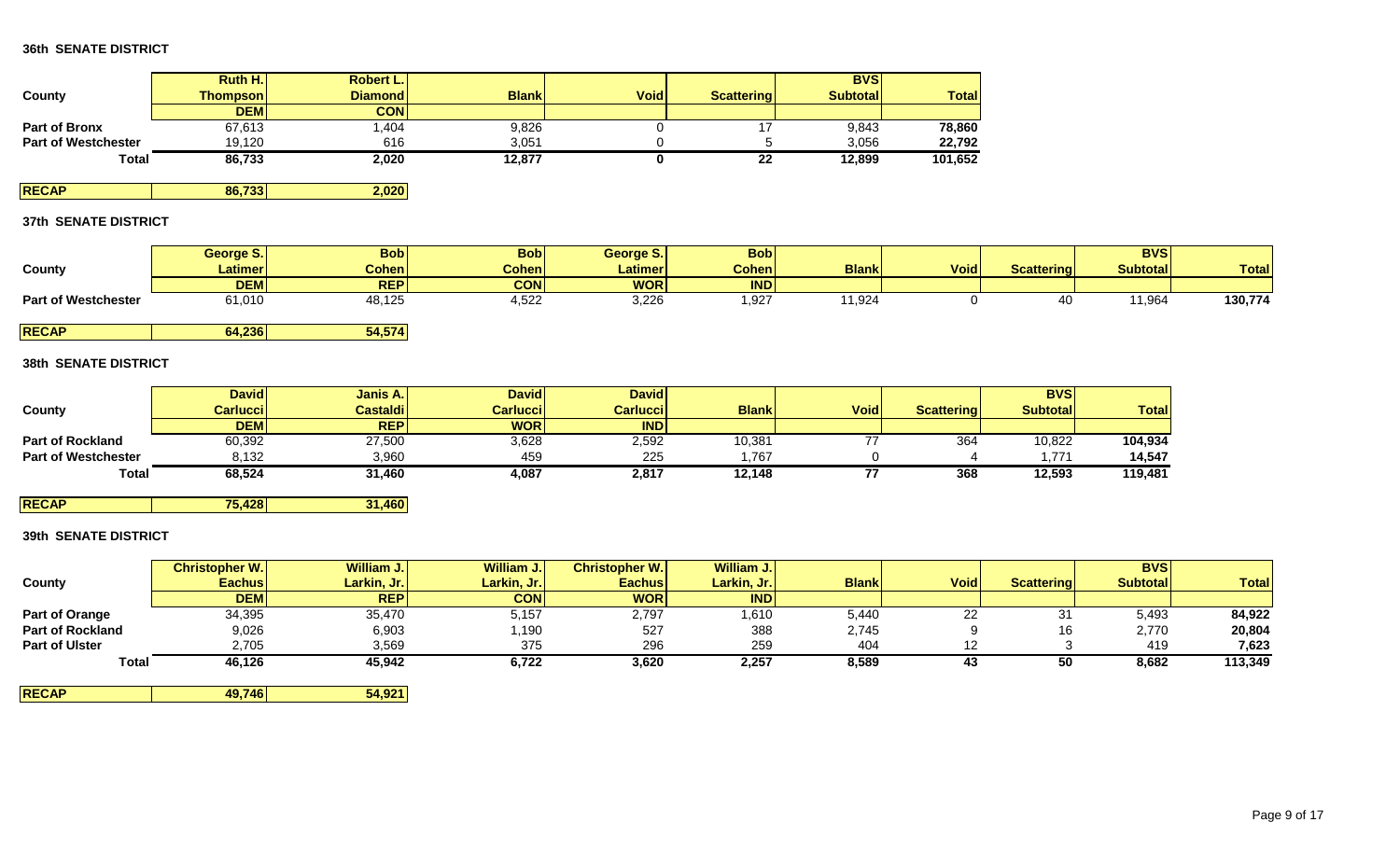|                            | <b>Justin R.</b> | <b>Gregory R.</b> | <b>Gregory R.</b> | <b>Justin R.</b> | <b>Gregory R.</b> | <b>Justin R.I</b> |              |             |                   | <b>BVSI</b>     |              |
|----------------------------|------------------|-------------------|-------------------|------------------|-------------------|-------------------|--------------|-------------|-------------------|-----------------|--------------|
| County                     | <b>Wagner</b>    | <b>Ball</b>       | <b>Ball</b>       | <b>Wagner</b>    | <b>Ball</b>       | <b>Wagner</b>     | <b>Blank</b> | <b>Void</b> | <b>Scattering</b> | <b>Subtotal</b> | <b>Total</b> |
|                            | <b>DEM</b>       | <b>REP</b>        | <b>CON</b>        | <b>WOR</b>       | <b>IND</b>        | <b>GRN</b>        |              |             |                   |                 |              |
| <b>Part of Dutchess</b>    | 3,078            | 4,370             | 768               | 280              | 325               | 107               | 5/1          |             |                   | 581             | 9,509        |
| <b>Part of Putnam</b>      | 9,300            | 12,827            | 2,191             | 943              | 743               | 233               | 1,638        |             |                   | 1,652           | 27,889       |
| <b>Part of Westchester</b> | 44,986           | 37,454            | 4,638             | 2,293            | 1,675             | 1,105             | 7,318        |             | ററ<br>20          | 7,346           | 99,497       |
| <b>Total</b>               | 57,364           | 54,651            | 7,597             | 3,516            | 2,743             | 1,445             | 9,533        |             |                   | 9,579           | 136,895      |

**RECAP 62,325 64,991**

# **41st SENATE DISTRICT**

|                         | <b>Terry W.I</b> | Stephen M.    | Neil A.        | Terry W.      | Stephen M.    |              |             |                   | <b>BVS</b>      |              |
|-------------------------|------------------|---------------|----------------|---------------|---------------|--------------|-------------|-------------------|-----------------|--------------|
| County                  | <b>Gipson</b>    | <b>Saland</b> | <b>DiCarlo</b> | <b>Gipson</b> | <b>Saland</b> | <b>Blank</b> | <b>Void</b> | <b>Scattering</b> | <b>Subtotal</b> | <b>Total</b> |
|                         | <b>DEM</b>       | <b>REP</b>    | <b>CON</b>     | <b>WOR</b>    | IND           |              |             |                   |                 |              |
| <b>Part of Dutchess</b> | 42,135           | 41,652        | 15,202         | 4,634         | 3,802         | 7,666        |             |                   | 7,706           | 115,131      |
| <b>Part of Putnam</b>   | 6.179            | 5,510         | 2,098          | 614           | 502           | .705         |             |                   | 711             | 16,614       |
| <b>Total</b>            | 48,314           | 47,162        | 17,300         | 5,248         | 4,304         | 9,371        |             |                   | 9,417           | 131,745      |

| 53,562<br><b>RECAP</b> | 466 | 7.300 |
|------------------------|-----|-------|
|------------------------|-----|-------|

# **42nd SENATE DISTRICT**

|                         | John J.         | John J.         | John J.         |              |             |                   | <b>BVS</b>      |              |
|-------------------------|-----------------|-----------------|-----------------|--------------|-------------|-------------------|-----------------|--------------|
| County                  | <b>Bonacicl</b> | <b>Bonacicl</b> | <b>Bonacicl</b> | <b>Blank</b> | <b>Void</b> | <b>Scattering</b> | <b>Subtotal</b> | <b>Total</b> |
|                         | <b>REP</b>      | <b>CON</b>      | <b>IND</b>      |              |             |                   |                 |              |
| <b>Sullivan</b>         | 13,143          | 2,008           | 2,531           | 10,966       | 30          | 50                | 11,046          | 28,728       |
| <b>Part of Delaware</b> | 3,877           | 387             | 508             | 391. ا       |             |                   | 1,391           | 6,163        |
| Part of Orange          | 28,103          | 4,895           | 4,664           | 21,073       | 67          | 122               | 21,262          | 58,924       |
| <b>Part of Ulster</b>   | 8.637           | 1.217           | 2,908           | 8.272        |             | 192               | 8.466           | 21,228       |
| <b>Total</b>            | 53,760          | 8,507           | 10,611          | 41,702       | 99          | 364               | 42,165          | 115,043      |

**RECAP 72,878**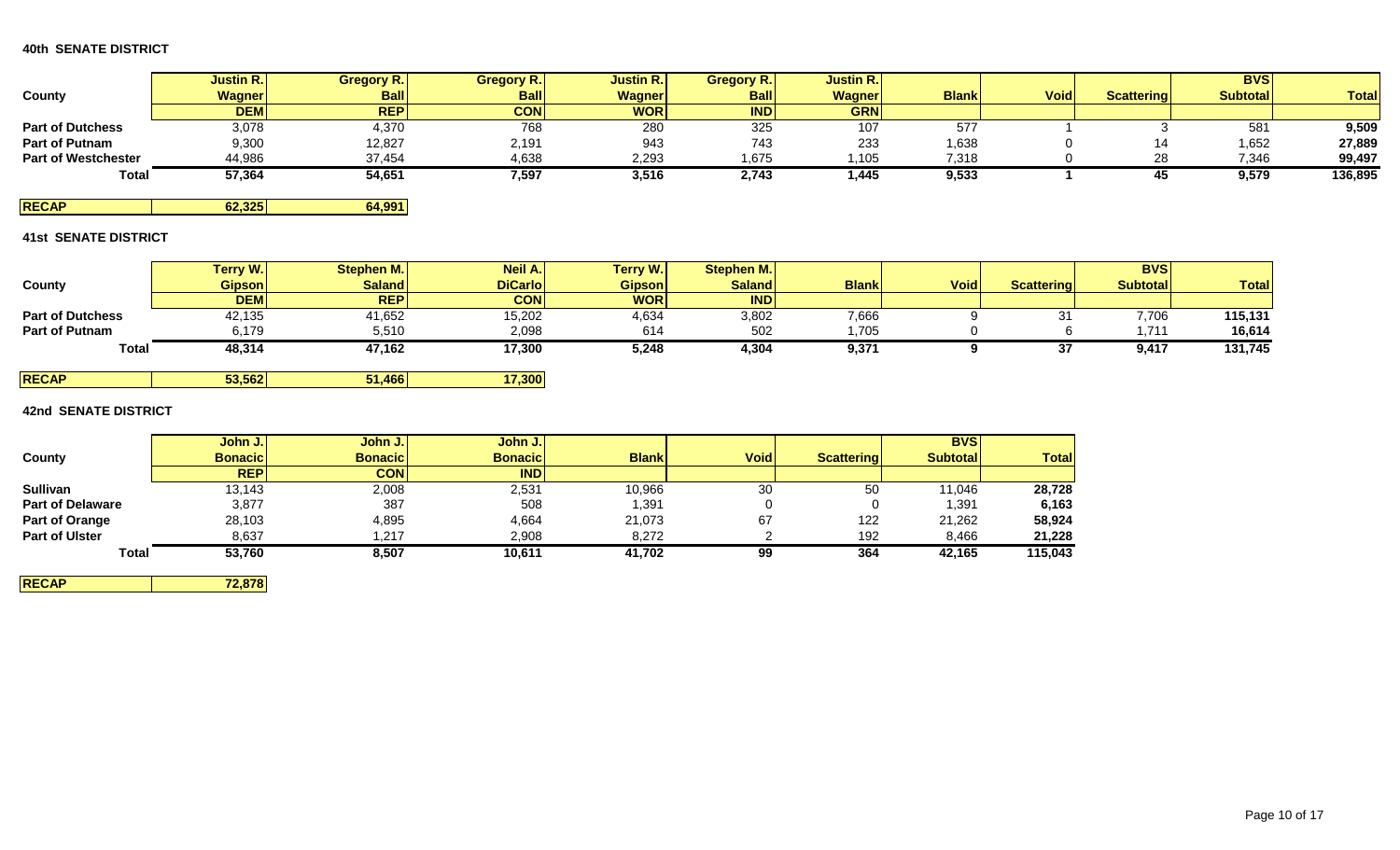# **43rd SENATE DISTRICT**

### **County**

| -------                   |                |                  |                  |                 |              |             |                   |                 |              |
|---------------------------|----------------|------------------|------------------|-----------------|--------------|-------------|-------------------|-----------------|--------------|
|                           | <b>Robin</b>   | Kathleen A.      | Kathleen A.      | Roy J.          |              |             |                   | <b>BVS</b>      |              |
| County                    | <b>Andrews</b> | <b>Marchione</b> | <b>Marchione</b> | <b>McDonald</b> | <b>Blank</b> | <b>Void</b> | <b>Scattering</b> | <b>Subtotal</b> | <b>Total</b> |
|                           | <b>DEM</b>     | <b>REP</b>       | <b>CON</b>       | <b>IND</b>      |              |             |                   |                 |              |
| Columbia                  | 13,403         | 10,253           | 1,773            | 1,989           | 1,716        | 18          |                   | 1,741           | 29,159       |
| <b>Part of Rensselaer</b> | 17,145         | 20,190           | 4,006            | 8,119           | 4,305        |             |                   | 4,312           | 53,772       |
| Part of Saratoga          | 15,866         | 20,437           | 3,125            | 10,429          | 3,760        |             | 16                | 3,776           | 53,633       |
| <b>Part of Washington</b> | 608            | 854              | 218              | 392             | 113          |             |                   | 113             | 2,185        |
| Total                     | 47,022         | 51,734           | 9,122            | 20,929          | 9,894        | 25          | 23                | 9,942           | 138,749      |
| <b>RECAP</b>              | 47,022         | 60,856           |                  | 20,929          |              |             |                   |                 |              |

# **44th SENATE DISTRICT**

|                           | Neil D.        | Neil D.        | Neil D.        | Peter A.I    |              |             |            | <b>BVS</b>      |              |
|---------------------------|----------------|----------------|----------------|--------------|--------------|-------------|------------|-----------------|--------------|
| <b>County</b>             | <b>Breslin</b> | <b>Breslin</b> | <b>Breslin</b> | LaVenia, Jr. | <b>Blank</b> | <b>Void</b> | Scattering | <b>Subtotal</b> | <b>Total</b> |
|                           | <b>DEM</b>     | <b>WOR</b>     | <b>IND</b>     | <b>GRN</b>   |              |             |            |                 |              |
| Part of Albany            | 66,401         | 4,523          | 4,379          | 7,742        | 20,958       | 26          | 248        | 21,232          | 104,277      |
| <b>Part of Rensselaer</b> | 8,767          | 845            | 741            | 1,054        | 3,254        |             |            | 3,256           | 14.663       |
| <b>Total</b>              | 75,168         | 5,368          | 5,120          | 8,796        | 24,212       | 28          | 248        | 24,488          | 118,940      |

# **45th SENATE DISTRICT**

|                            | <b>Elizabeth O'C.</b> | <b>Elizabeth O'C.</b> | Elizabeth O'C. |              |             |                   | <b>BVSI</b>      |              |
|----------------------------|-----------------------|-----------------------|----------------|--------------|-------------|-------------------|------------------|--------------|
| County                     | <b>Little</b>         | <b>Little</b>         | Littlel        | <b>Blank</b> | <b>Void</b> | <b>Scattering</b> | <b>Subtotall</b> | <b>Total</b> |
|                            | <b>REP</b>            | <b>CON</b>            | <b>IND</b>     |              |             |                   |                  |              |
| Clinton                    | 16,113                | 2,394                 | 3,590          | 8,716        |             | 84                | 8,800            | 30,897       |
| <b>Essex</b>               | 9,602                 | 1,005                 | 1,718          | 4,505        |             | 56                | 4,561            | 16,886       |
| Franklin                   | 9,453                 | .639                  | 1,194          | 3,644        | 20          | 52                | 3,716            | 16,002       |
| Warren                     | 18,068                | 2,111                 | 2,677          | 6,800        |             | 115               | 6,923            | 29,779       |
| <b>Part of St.Lawrence</b> | 1,397                 | 240                   | 256            | 922          |             | 4                 | 926              | 2,819        |
| <b>Part of Washington</b>  | 12,205                | .643                  | 1,961          | 5,208        |             | 47                | 5,255            | 21,064       |
| Total                      | 66,838                | 9,032                 | 11,396         | 29,795       | 28          | 358               | 30,181           | 117,447      |

**RECAP 85,656 8,796**

**RECAP 87,266**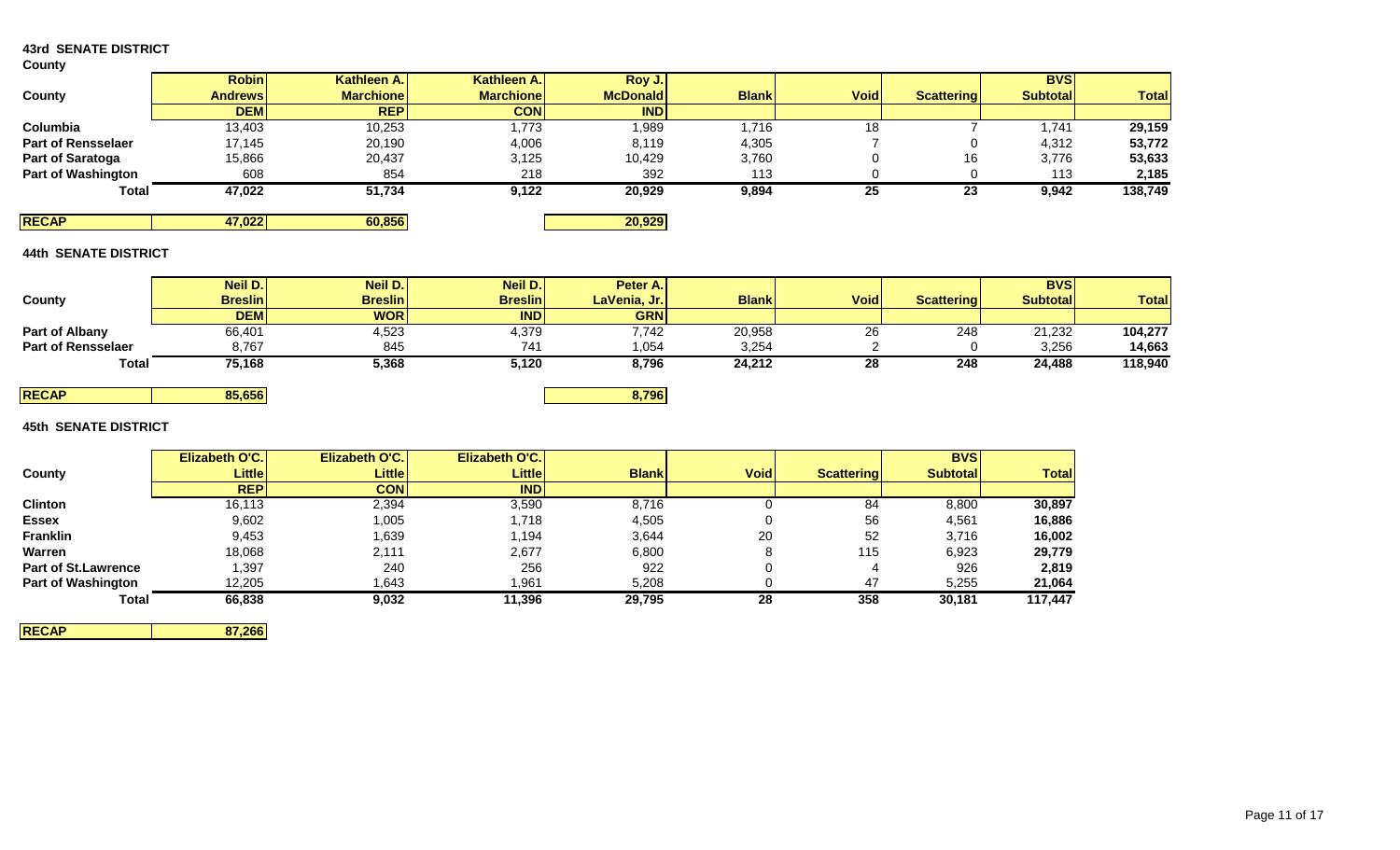|                            | <b>Cecilia F.I</b> | George A.    | George A.    | <b>Cecilia F.</b> | George A.    | Cecilia F.     |              |             |                   | <b>BVS</b>      |              |
|----------------------------|--------------------|--------------|--------------|-------------------|--------------|----------------|--------------|-------------|-------------------|-----------------|--------------|
| County                     | <b>Tkaczyk</b>     | Amedore, Jr. | Amedore, Jr. | <b>Tkaczyk</b>    | Amedore, Jr. | <b>Tkaczyk</b> | <b>Blank</b> | <b>Void</b> | <b>Scattering</b> | <b>Subtotal</b> | <b>Total</b> |
|                            | <b>DEM</b>         | <b>REP</b>   | <b>CON</b>   | <b>WOR</b>        | <b>IND</b>   | <b>GRN</b>     |              |             |                   |                 |              |
| Greene                     | 6,948              | 9,436        | 1,335        | 743               | 535          | 263            | ',824        |             |                   | 1,828           | 21,088       |
| <b>Montgomery</b>          | 5,545              | 9,031        | 1,543        | 558               | 435          | 163            | 1,098        | 20          |                   | 1,125           | 18,400       |
| Part of Albany             | 14,683             | 11,408       | 1,656        | 1,209             | 857          | 476            | 1,562        | 18          | 20                | 1,600           | 31,889       |
| <b>Part of Schenectady</b> | 6,596              | 8,515        | 1,816        | 720               | 652          | 199            | 886          |             |                   | 892             | 19,390       |
| <b>Part of Ulster</b>      | 21,726             | 12,922       | 1,936        | 2,593             | i,118        | 791            | 2,654        |             | or                | 2,678           | 43,764       |
| Total                      | 55,498             | 51,312       | 8,286        | 5,823             | 3,597        | 1,892          | 8,024        | 42          |                   | 8,123           | 134,531      |

**RECAP 63,213 63,195**

# **47th SENATE DISTRICT**

|                            | Joseph A.     | <b>Joseph A.</b> | <b>Joseph A.</b> |              |             |                   | <b>BVS</b>      |              |
|----------------------------|---------------|------------------|------------------|--------------|-------------|-------------------|-----------------|--------------|
| County                     | <b>Griffo</b> | <b>Griffo</b>    | <b>Griffo</b>    | <b>Blank</b> | <b>Void</b> | <b>Scattering</b> | <b>Subtotal</b> | <b>Total</b> |
|                            | <b>REP</b>    | CON              | <b>IND</b>       |              |             |                   |                 |              |
| Lewis                      | 6,694         | 779              | 858              | 2,327        |             | 18                | 2,345           | 10,676       |
| <b>Part of Oneida</b>      | 48,855        | 5,623            | 8,920            | 18,804       |             | 387               | 19,191          | 82,589       |
| <b>Part of St.Lawrence</b> | 7.315         | 1.029            | ,356             | 5,611        |             | 51                | 5,662           | 15,362       |
| Total                      | 62,864        | 7,431            | 11,134           | 26,742       |             | 456               | 27,198          | 108,627      |

**RECAP 81,429**

# **48th SENATE DISTRICT**

|                            | Amy M.     | <b>Patricia A.</b> | Patricia A.    | Amy M.           | <b>Patricia A.</b> |              |             |                   | <b>BVS</b>      |              |
|----------------------------|------------|--------------------|----------------|------------------|--------------------|--------------|-------------|-------------------|-----------------|--------------|
| County                     | Tresidder  | <b>Ritchie</b>     | <b>Ritchie</b> | <b>Tresidder</b> | <b>Ritchie</b>     | <b>Blank</b> | <b>Void</b> | <b>Scattering</b> | <b>Subtotal</b> | <b>Total</b> |
|                            | <b>DEM</b> | <b>REP</b>         | <b>CON</b>     | <b>WOR</b>       | IND                |              |             |                   |                 |              |
| <b>Jefferson</b>           | 8,448      | 21,320             | 2,187          | 845              | 1,536              | 847, ا       |             | ں ا               | 1,860           | 36,196       |
| Oswego                     | 12,960     | 22,022             | 2,932          | 1,632            | 2,152              | 3,206        | 24          | 19                | 3,249           | 44,947       |
| <b>Part of St.Lawrence</b> | 4,213      | 11,687             | 1,325          | 372              | 855                | 964          |             |                   | 967             | 19,419       |
| <b>Total</b>               | 25,621     | 55,029             | 6,444          | 2,849            | 4,543              | 6,017        | 24          | 35                | 6,076           | 100,562      |

**RECAP 28,470 66,016**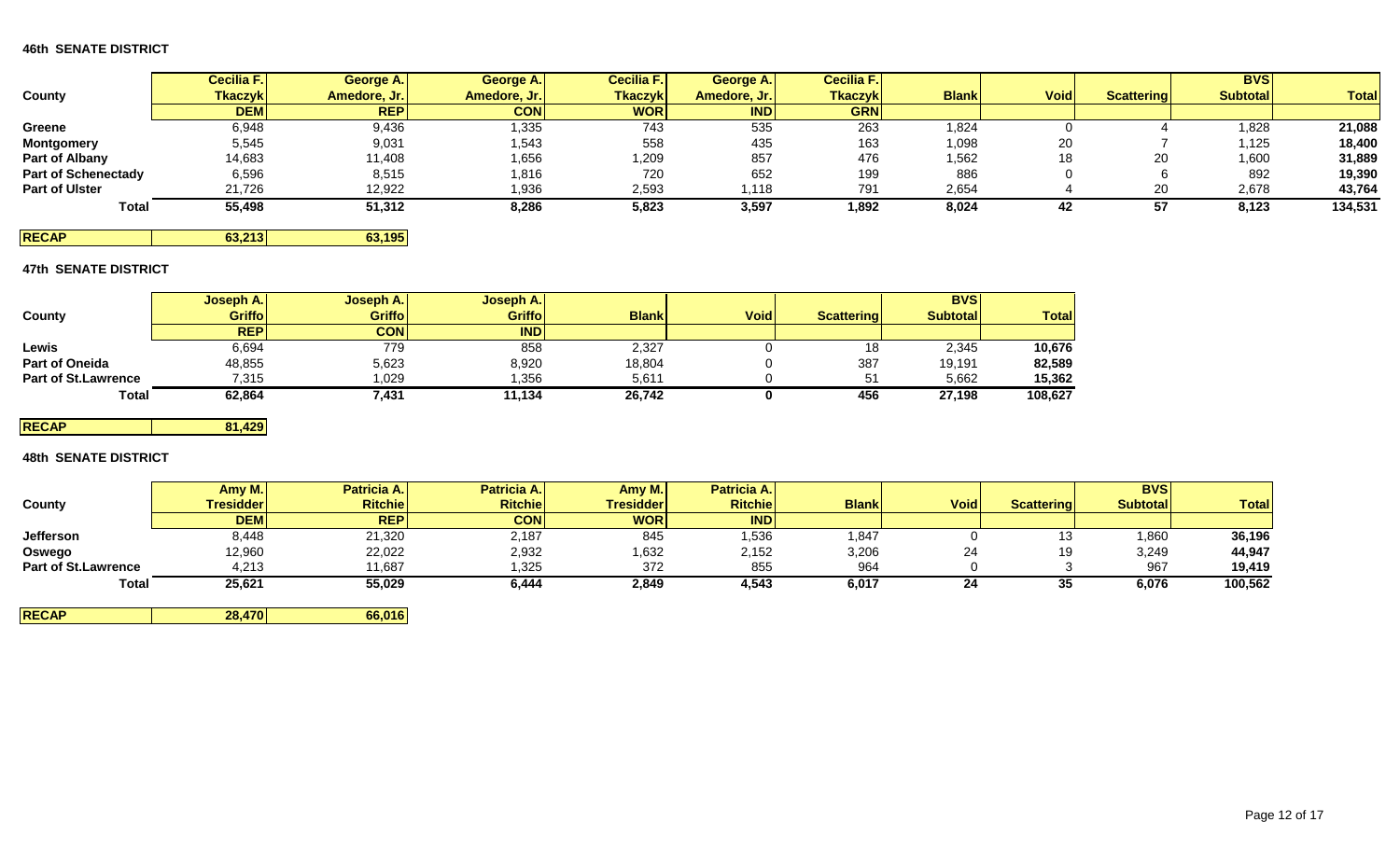|                            | <b>Madelyn C.</b> | Hugh T.       | Hugh T.       | <b>Madelyn C.</b> | Hugh T.       |              |             |                   | <b>BVS</b>      |              |
|----------------------------|-------------------|---------------|---------------|-------------------|---------------|--------------|-------------|-------------------|-----------------|--------------|
| County                     | <b>Thornel</b>    | <b>Farley</b> | <b>Farley</b> | <b>Thorne</b>     | <b>Farley</b> | <b>Blank</b> | <b>Void</b> | <b>Scattering</b> | <b>Subtotal</b> | <b>Total</b> |
|                            | <b>DEM</b>        | <b>REPI</b>   | <b>CON</b>    | <b>WOR</b>        | <b>IND</b>    |              |             |                   |                 |              |
| <b>Fulton</b>              | 4,671             | 11.149        | ,635          | 526               | 566           | 1,390        |             |                   | 1,400           | 19,947       |
| <b>Hamilton</b>            | 679               | 1,857         | 203           | 48                | 67            | 289          | 43          |                   | 332             | 3,186        |
| <b>Part of Herkimer</b>    | 1,325             | 2,683         | 254           | 129               | 124           | 621          |             |                   | 622             | 5,137        |
| Part of Saratoga           | 17,158            | 24,657        | 3,405         | 384,              | .449          | 4,346        |             | 29                | 4,375           | 52,428       |
| <b>Part of Schenectady</b> | 18,874            | 17,667        | 2,674         | 1,621             | ,471          | 3,635        |             | 23                | 3,658           | 45,965       |
| Total                      | 42,707            | 58,013        | 8,171         | 3,708             | 3,677         | 10,281       | 53          | 53                | 10,387          | 126,663      |

**RECAP 46,415 69,861** 

# **50th SENATE DISTRICT**

|                  | John A.I            | John A.             | John A.I            | <b>Michael F.I</b> |              |             |                   | <b>BVS</b>      |              |
|------------------|---------------------|---------------------|---------------------|--------------------|--------------|-------------|-------------------|-----------------|--------------|
| County           | <b>DeFranciscol</b> | <b>DeFranciscol</b> | <b>DeFranciscol</b> | <b>Donnelly</b>    | <b>Blank</b> | <b>Void</b> | <b>Scattering</b> | <b>Subtotal</b> | <b>Total</b> |
|                  | <b>REPI</b>         | <b>CON</b>          | <b>INDI</b>         | <b>GRN</b>         |              |             |                   |                 |              |
| Part of Cayuga   | 5,527               | 991                 | 647                 | 1,313              | 3,125        |             | າາ<br>22          | 3,147           | 11,625       |
| Part of Onondaga | 67,388              | 9,541               | 10,816              | 14,278             | 22,949       |             | 163               | 23.112          | 125,135      |
| <b>Total</b>     | 72,915              | 10,532              | 11,463              | 15,591             | 26,074       |             | 185               | 26,259          | 136,760      |
|                  |                     |                     |                     |                    |              |             |                   |                 |              |

# **RECAP 94,910 15,591 51st SENATE DISTRICT**

|                         | <b>Howard</b>     | James L.      | James L.      | <b>Howard</b>     | James L.      |              |             |            | <b>BVSI</b>     |              |
|-------------------------|-------------------|---------------|---------------|-------------------|---------------|--------------|-------------|------------|-----------------|--------------|
| County                  | Leib <sub>l</sub> | <b>Seward</b> | <b>Seward</b> | Leib <sup>l</sup> | <b>Seward</b> | <b>Blank</b> | <b>Void</b> | Scattering | <b>Subtotal</b> | <b>Total</b> |
|                         | <b>DEMI</b>       | <b>REP</b>    | <b>CON</b>    | <b>WOR</b>        | <b>IND</b>    |              |             |            |                 |              |
| <b>Cortland</b>         | 5,186             | 10,750        | 868           | 506               | 903           | 1,504        | 12          | 10         | 1,526           | 19,739       |
| Otsego                  | 5,951             | 13,912        | 1,275         | 686               | 1,249         | 1,173        |             | 24         | 1,197           | 24,270       |
| Schoharie               | 2,516             | 7,991         | 1,074         | 329               | 685           | 733          |             | 10         | 746             | 13,341       |
| Part of Cayuga          | 1,424             | 2,839         | 360           | 132               | 173           | 603          |             |            | 604             | 5,532        |
| <b>Part of Chenango</b> | 1,088             | 3,501         | 268           | 124               | 319           | 382          |             |            | 390             | 5,690        |
| <b>Part of Delaware</b> | 2,986             | 5,810         | 582           | 347               | 401           | 812          |             |            | 812             | 10,938       |
| Part of Herkimer        | 3,796             | 12,447        | 1,044         | 299               | 1,001         | 1,539        |             |            | 1,553           | 20,140       |
| <b>Part of Tompkins</b> | 4,925             | 5,181         | 468           | 788               | 427           | 672          |             |            | 672             | 12,461       |
| Part of Ulster          | 3,404             | 2,376         | 322           | 480               | 202           | 569          |             |            | 575             | 7,359        |
| <b>Total</b>            | 31,276            | 64,807        | 6,261         | 3,691             | 5,360         | 7,987        | 29          | 59         | 8,075           | 119,470      |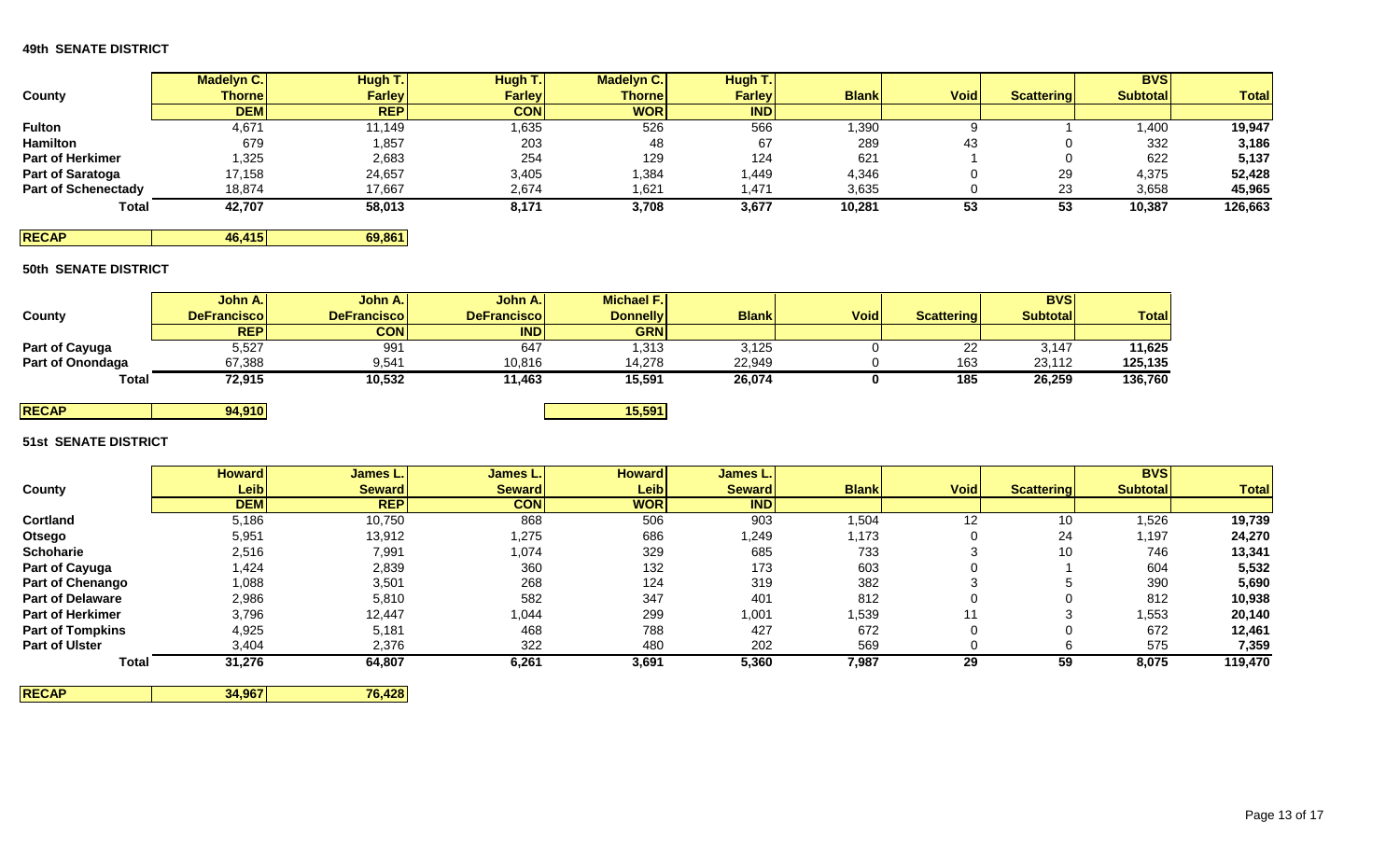# **52nd SENATE DISTRICT**

|                         | John P.      | Thomas W.     | <b>Thomas W.</b> | <b>Barrett</b>  | <b>Thomas W.</b> |              |             |                   | <b>BVSI</b>     |              |
|-------------------------|--------------|---------------|------------------|-----------------|------------------|--------------|-------------|-------------------|-----------------|--------------|
| County                  | <b>Orzel</b> | <b>Libous</b> | <b>Libous</b>    | <b>Esworthy</b> | Libous           | <b>Blank</b> | <b>Void</b> | <b>Scattering</b> | <b>Subtotal</b> | <b>Total</b> |
|                         | <b>DEM</b>   | <b>REP</b>    | <b>CON</b>       | <b>WOR</b>      | <b>IND</b>       |              |             |                   |                 |              |
| <b>Broome</b>           | 29,013       | 40,852        | 2,932            | 947. ا          | 2,728            | 4,678        | 47          | 30                | 4,755           | 82,227       |
| Tioga                   | 5,305        | 12,700        | 1,119            | 513             | 781              | 1,291        |             |                   | 1,295           | 21,713       |
| Part of Chenango        | 3,187        | 8,217         | 644              | 304             | 691              | 715          |             |                   | 728             | 13,771       |
| <b>Part of Delaware</b> | 351          | 1,106         | 80               | 34              | 62               | 104          |             |                   | 104             | 1,737        |
| <b>Total</b>            | 37,856       | 62,875        | 4,775            | 2,798           | 4,262            | 6,788        | 53          | .                 | 6,882           | 119,448      |
| <b>RECAP</b>            | 37,856       | 71,912        |                  | 2,798           |                  |              |             |                   |                 |              |

### **53rd SENATE DISTRICT**

|                       | David J.       | David J.       | David J.   |              |             |                   | <b>BVS</b>       |              |
|-----------------------|----------------|----------------|------------|--------------|-------------|-------------------|------------------|--------------|
| County                | <b>Valesky</b> | <b>Valesky</b> | Valesky    | <b>Blank</b> | <b>Void</b> | <b>Scattering</b> | <b>Subtotall</b> | <b>Total</b> |
|                       | <b>DEM</b>     | <b>WOR</b>     | <b>IND</b> |              |             |                   |                  |              |
| Madison               | 14,691         | 1,949          | 2,426      | 8,996        | --          | 133               | 9,206            | 28,272       |
| <b>Part of Oneida</b> | 2,662          | 448            | 430        | 521.         |             | 14                | 1,535            | 5,075        |
| Part of Onondaga      | 51,544         | 5,314          | 4,965      | 18.259       |             | 360               | 18.619           | 80,442       |
| <b>Total</b>          | 68,897         | 7,711          | 7,821      | 28,776       | 77          | 507               | 29,360           | 113,789      |

# **RECAP 84,429**

# **54th SENATE DISTRICT**

|                         | <b>Michael F.I</b> | <b>Michael F.I</b> | <b>Michael F.</b> |              |             |                   | <b>BVS</b>      |              |
|-------------------------|--------------------|--------------------|-------------------|--------------|-------------|-------------------|-----------------|--------------|
| County                  | <b>Nozzoliol</b>   | <b>Nozzoliol</b>   | <b>Nozzoliol</b>  | <b>Blank</b> | <b>Void</b> | <b>Scattering</b> | <b>Subtotal</b> | <b>Total</b> |
|                         | <b>REP</b>         | <b>CONI</b>        | <b>IND</b>        |              |             |                   |                 |              |
| <b>Seneca</b>           | 8,525              | 1.120              | 1,327             | 2,275        |             | 61                | 2,337           | 13,309       |
| Wayne                   | 23,004             | 4,518              | 2,967             | 7.181        | 18          | 114               | 7,313           | 37,802       |
| Part of Cayuga          | 8,288              | 1,432              | 1,392             | 3,324        |             | 38                | 3,362           | 14,474       |
| <b>Part of Monroe</b>   | 12,567             | 2,085              | 1,919             | 5,929        | 63          | 70                | 6,062           | 22,633       |
| <b>Part of Ontario</b>  | 18,555             | 2,671              | 2,927             | 7,467        |             | 96                | 7,570           | 31,723       |
| <b>Part of Tompkins</b> | 2,265              | 198                | 542               | 2,325        |             |                   | 2,325           | 5,330        |
| <b>Total</b>            | 73,204             | 12,024             | 11,074            | 28,501       | 89          | 379               | 28,969          | 125,271      |

**RECAP 96,302**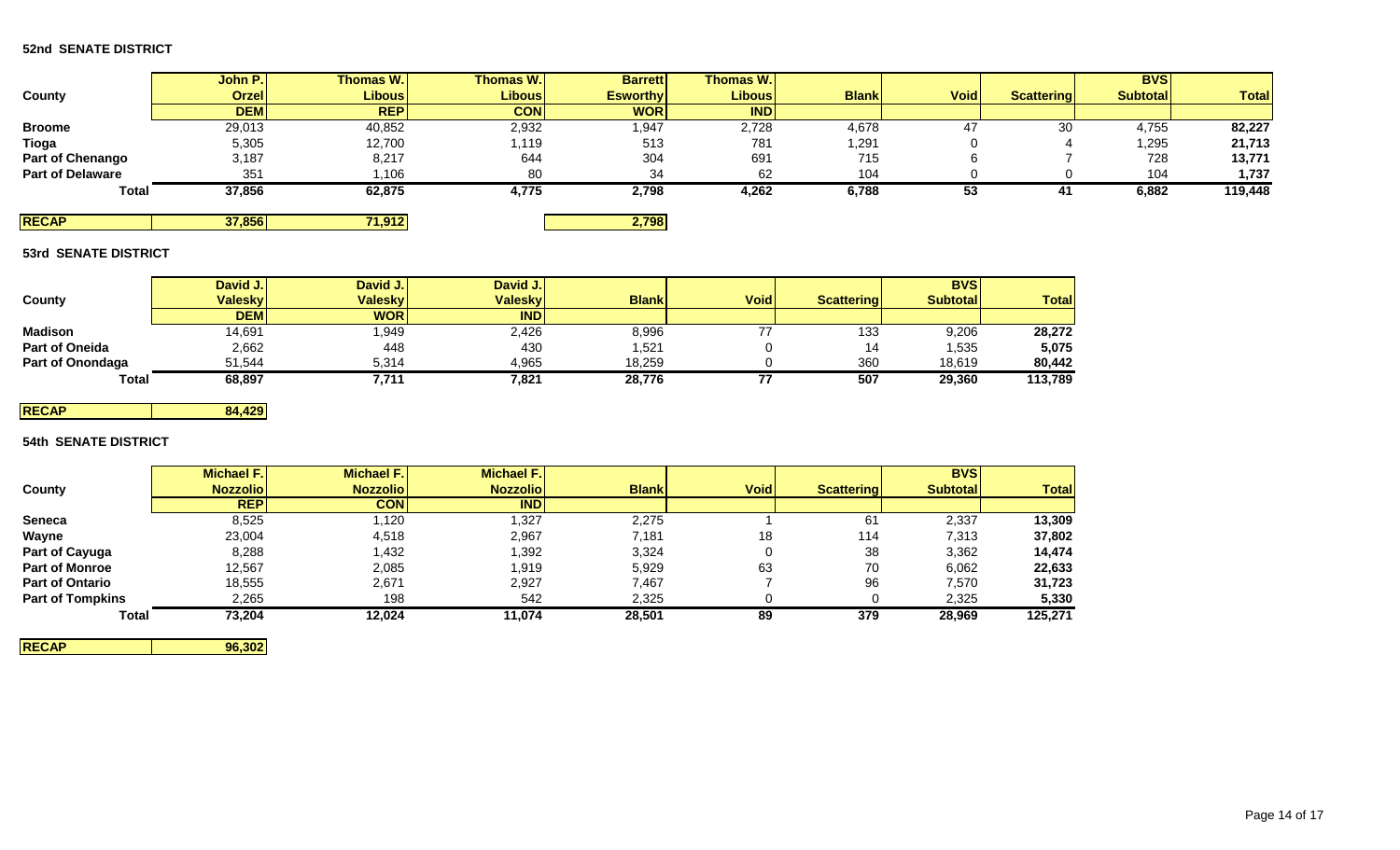|                        | Ted        | Sean T.I     | Sean T.      | Ted <sub>1</sub> | Sean T.       |              |             |                   | <b>BVS</b>      |              |
|------------------------|------------|--------------|--------------|------------------|---------------|--------------|-------------|-------------------|-----------------|--------------|
| County                 | O'Brien    | <b>Hanna</b> | <b>Hanna</b> | O'Brien          | <b>Hannal</b> | <b>Blank</b> | <b>Void</b> | <b>Scattering</b> | <b>Subtotal</b> | <b>Total</b> |
|                        | <b>DEM</b> | <b>REPI</b>  | <b>CON</b>   | <b>WOR</b>       | <b>IND</b>    |              |             |                   |                 |              |
| <b>Part of Monroe</b>  | 59,745     | 45,570       | 6,901        | 4,531            | 2,516         | 8,329        | 586         | 123               | 9,038           | 128,301      |
| <b>Part of Ontario</b> | 5.228      | 8,073        | ,232         | 516              | 280           | 1.144        |             |                   | .152            | 16,481       |
| Total                  | 64,973     | 53,643       | 8,133        | 5,047            | 2,796         | 9,473        | 587         | 130               | 10,190          | 144,782      |

**RECAP 70,020 64,572**

# **56th SENATE DISTRICT**

|                       | Joseph E.  | Joseph E.     | <b>Joseph E.</b> |              |             |                   | <b>BVS</b>      |              |
|-----------------------|------------|---------------|------------------|--------------|-------------|-------------------|-----------------|--------------|
| County                | Robach     | <b>Robach</b> | <b>Robach</b>    | <b>Blank</b> | <b>Void</b> | <b>Scattering</b> | <b>Subtotal</b> | <b>Total</b> |
|                       | <b>REP</b> | CON           | <b>IND</b>       |              |             |                   |                 |              |
| <b>Part of Monroe</b> | 57,687     | 10,652        | 1,233            | 38,889       | 448         | 549               | 39,886          | 119,458      |

**RECAP 79,572**

# **57th SENATE DISTRICT**

|                           | <b>Catharine M.</b> | Catharine M.I | Catharine M.I |              |             |                   | <b>BVS</b>      |              |
|---------------------------|---------------------|---------------|---------------|--------------|-------------|-------------------|-----------------|--------------|
| County                    | Young               | Young         | Young         | <b>Blank</b> | <b>Void</b> | <b>Scattering</b> | <b>Subtotal</b> | <b>Total</b> |
|                           | <b>REP</b>          | <b>CON</b>    | <b>IND</b>    |              |             |                   |                 |              |
| Allegany                  | 11,969              | .381          | ,390          | 2,292        |             | 37                | 2,333           | 17,073       |
| <b>Cattaraugus</b>        | 19,477              | 2,755         | 2,923         | 4,872        |             | 56                | 4,928           | 30,083       |
| Chautauqua                | 32,966              | 5,154         | 6,184         | 8,685        |             | 194               | 8,879           | 53,183       |
| <b>Part of Livingston</b> | 7,099               | 846           | 1,110         | 2,897        |             | 18                | 2,916           | 11,971       |
| <b>Total</b>              | 71,511              | 10,136        | 11.607        | 18.746       |             | 305               | 19,056          | 112.310      |

# **RECAP 93,254**

# **58th SENATE DISTRICT**

|                         | <b>Thomas F.</b> | <b>Thomas F.I</b> | <b>Thomas F.</b> |              |             |                   | <b>BVS</b>      |              |
|-------------------------|------------------|-------------------|------------------|--------------|-------------|-------------------|-----------------|--------------|
| County                  | O'Maral          | O'Mara            | O'Mara           | <b>Blank</b> | <b>Void</b> | <b>Scattering</b> | <b>Subtotal</b> | <b>Total</b> |
|                         | <b>REPI</b>      | <b>CON</b>        | <b>IND</b>       |              |             |                   |                 |              |
| Chemung                 | 20,121           | 2,097             | 2,483            | 10,502       |             |                   | 10,502          | 35,203       |
| <b>Schuyler</b>         | 4,564            | 642               | 701              | 2,250        |             | 36                | 2,286           | 8,193        |
| <b>Steuben</b>          | 23,861           | 2,487             | 2,639            | 9,672        | 25          | 97                | 9,794           | 38,781       |
| Yates                   | 5,321            | 744               | 737              | 2,641        |             | 20                | 2,663           | 9,465        |
| <b>Part of Tompkins</b> | 5,550            | 505               | 2,006            | 13,686       |             |                   | 13,686          | 21,747       |
| <b>Total</b>            | 59,417           | 6,475             | 8,566            | 38,751       | 27          | 153               | 38,931          | 113,389      |

**RECAP 74,458**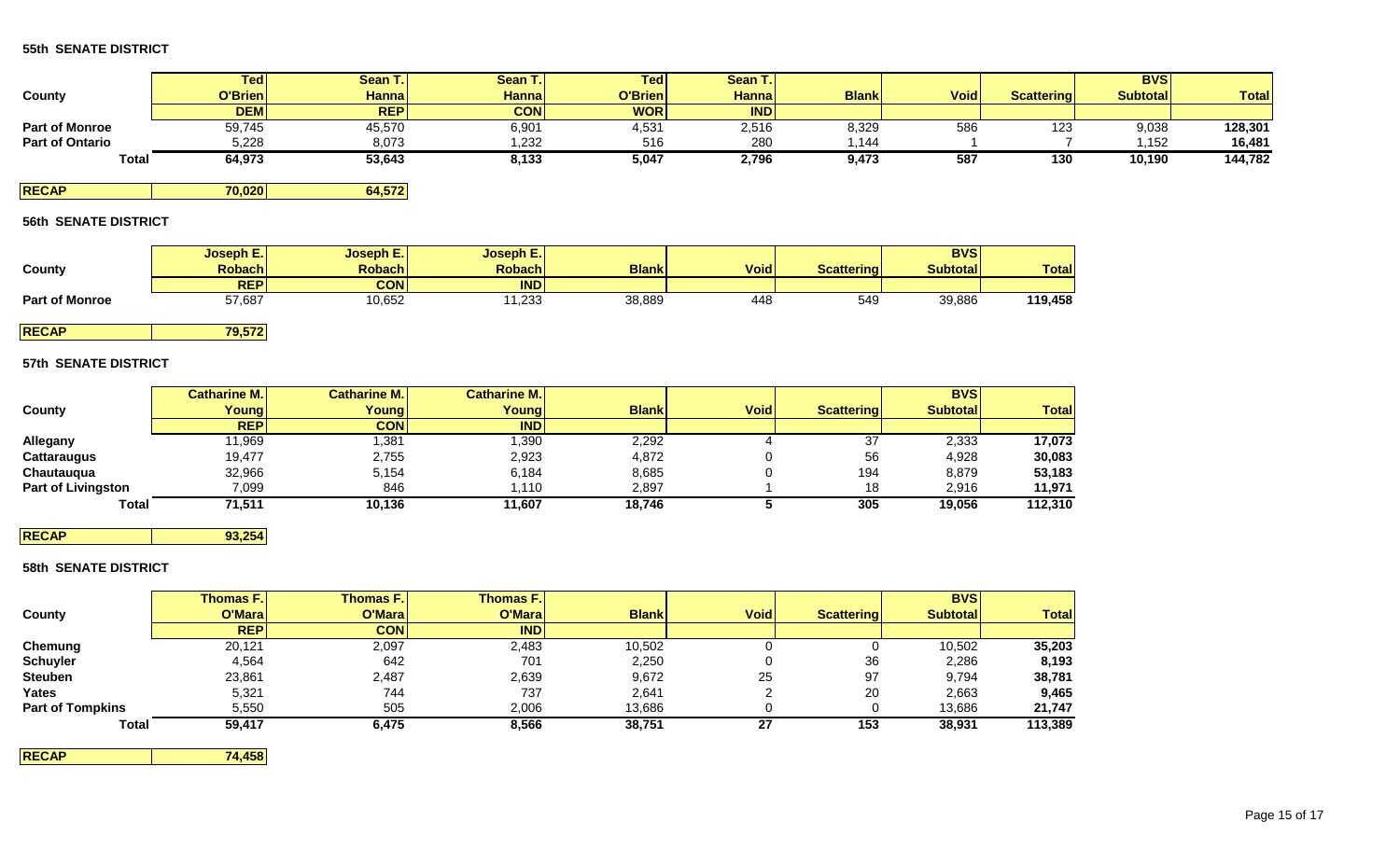|                           | <b>Patrick M.</b> | <b>Patrick M.</b> | <b>Patrick M.</b> |              |             |                   | <b>BVS</b>      |              |
|---------------------------|-------------------|-------------------|-------------------|--------------|-------------|-------------------|-----------------|--------------|
| County                    | <b>Gallivan</b>   | <b>Gallivan I</b> | <b>Gallivan</b>   | <b>Blank</b> | <b>Void</b> | <b>Scattering</b> | <b>Subtotal</b> | <b>Total</b> |
|                           | <b>REP</b>        | <b>CON</b>        | <b>IND</b>        |              |             |                   |                 |              |
| Wyoming                   | 9,793             | .564              | 1,354             | 3,671        |             | 28                | 3,705           | 16,416       |
| <b>Part of Erie</b>       | 45,571            | 8,863             | 9,861             | 22,519       |             |                   | 22,519          | 86,814       |
| <b>Part of Livingston</b> | 8,053             | ,310              | .094 ا            | 4,556        |             | 22                | 4,582           | 15,039       |
| <b>Part of Monroe</b>     | 8,490             | ,667              | ,849              | 7,048        | 64          | 59                | 7.171           | 19,177       |
| <b>Total</b>              | 71,907            | 13,404            | 14,158            | 37,794       | 74          | 109               | 37,977          | 137,446      |

**RECAP 99,469** 

# **60th SENATE DISTRICT**

| <b>County</b>       | Michael L.<br><b>Amodeo</b> | Mark J.<br><b>Grisanti</b> | <b>Charles M.</b><br><b>Swanick</b> | Gregory L.<br><b>Davis</b> | Mark J.<br>Grisanti | <b>Blank</b> | <b>Void</b> | <b>Scattering</b> | <b>BVSI</b><br><b>Subtotal</b> | <b>Total</b> |
|---------------------|-----------------------------|----------------------------|-------------------------------------|----------------------------|---------------------|--------------|-------------|-------------------|--------------------------------|--------------|
|                     | <b>DEM</b>                  | <b>REP</b>                 | <b>CON</b>                          | <b>WOR</b>                 | <b>IND</b>          |              |             |                   |                                |              |
| <b>Part of Erie</b> | 45,140                      | 56,774                     | 15,027                              | 3,078                      | 6,909               | 7,743        |             |                   | 7,743                          | 134,671      |
| <b>RECAP</b>        | 45,140                      | 63,683                     | 15,027                              | 3,078                      |                     |              |             |                   |                                |              |

# **61st SENATE DISTRICT**

|                       | <b>Justin M.</b> | Michael H.Ï        | Michael H.         | Justin M.     | Michael H.         |              |             |                   | <b>BVSI</b>     |              |
|-----------------------|------------------|--------------------|--------------------|---------------|--------------------|--------------|-------------|-------------------|-----------------|--------------|
| County                | <b>Rooney</b>    | <b>Ranzenhofer</b> | <b>Ranzenhofer</b> | <b>Rooney</b> | <b>Ranzenhofer</b> | <b>Blank</b> | <b>Void</b> | <b>Scattering</b> | <b>Subtotal</b> | <b>Total</b> |
|                       | <b>DEMI</b>      | <b>REP</b>         | <b>CON</b>         | <b>WOR</b>    | <b>IND</b>         |              |             |                   |                 |              |
| Genesee               | 5,926            | 13,368             | 1,977              | 720           | 663                | 2,290        |             | 10                | 2,309           | 24,963       |
| <b>Part of Erie</b>   | 25,174           | 39,380             | 4,836              | 2,079         | 2,582              | 5,626        |             |                   | 5,626           | 79,677       |
| <b>Part of Monroe</b> | 15,890           | 8,118              | 679, ا             | .100،         | 500                | 3,866        | 122         |                   | 4,009           | 31,296       |
| <b>Total</b>          | 46,990           | 60,866             | 8,492              | 3,899         | 3,745              | 11,782       | 131         |                   | 11,944          | 135,936      |

**RECAP 50,889 73,103**